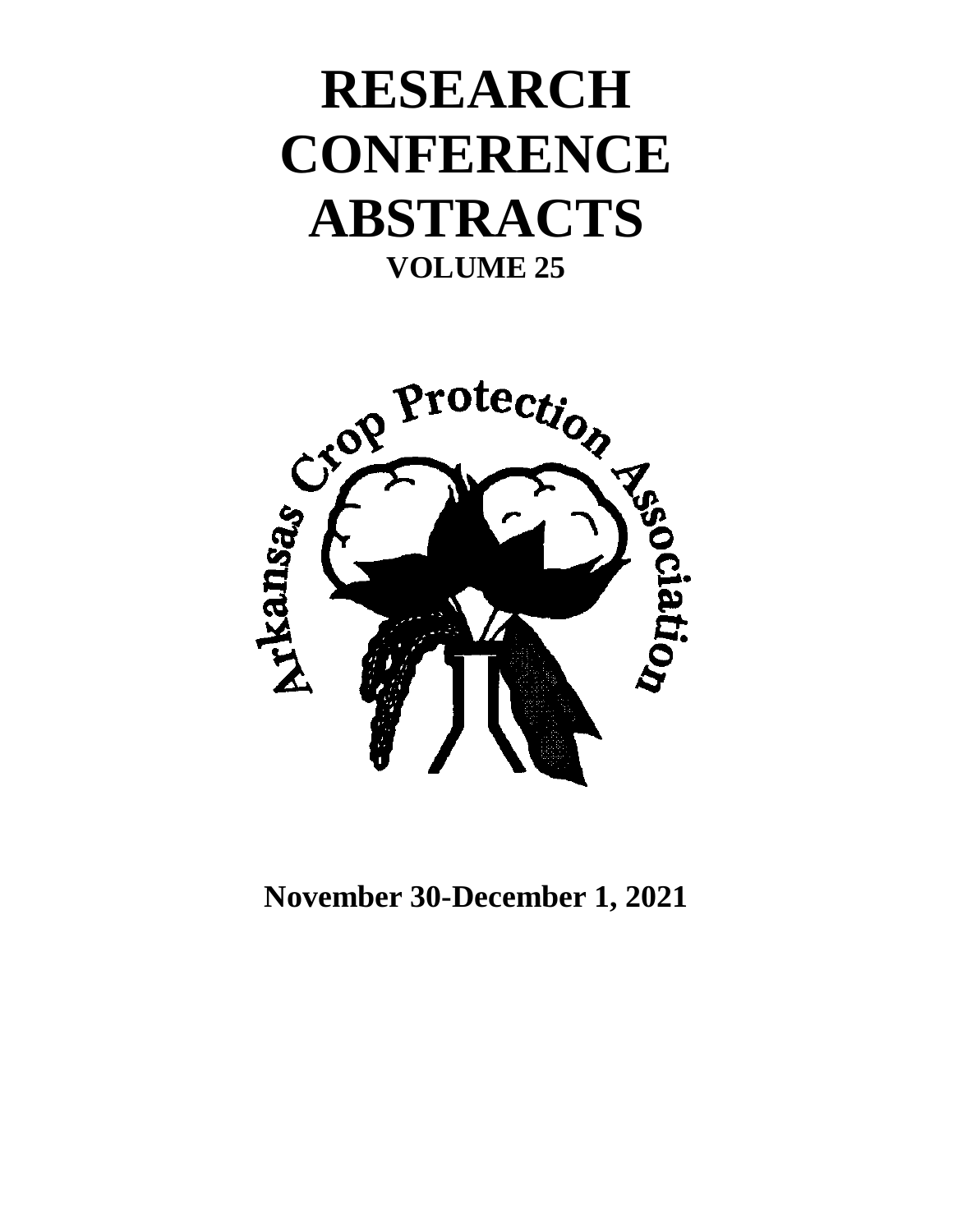# **STUDENT COMPETITIONS SPONSORED BY:**

# **BASF**

# **Corteva Agriscience Gowan USA Syngenta Crop Protection Adama USA Valent USA**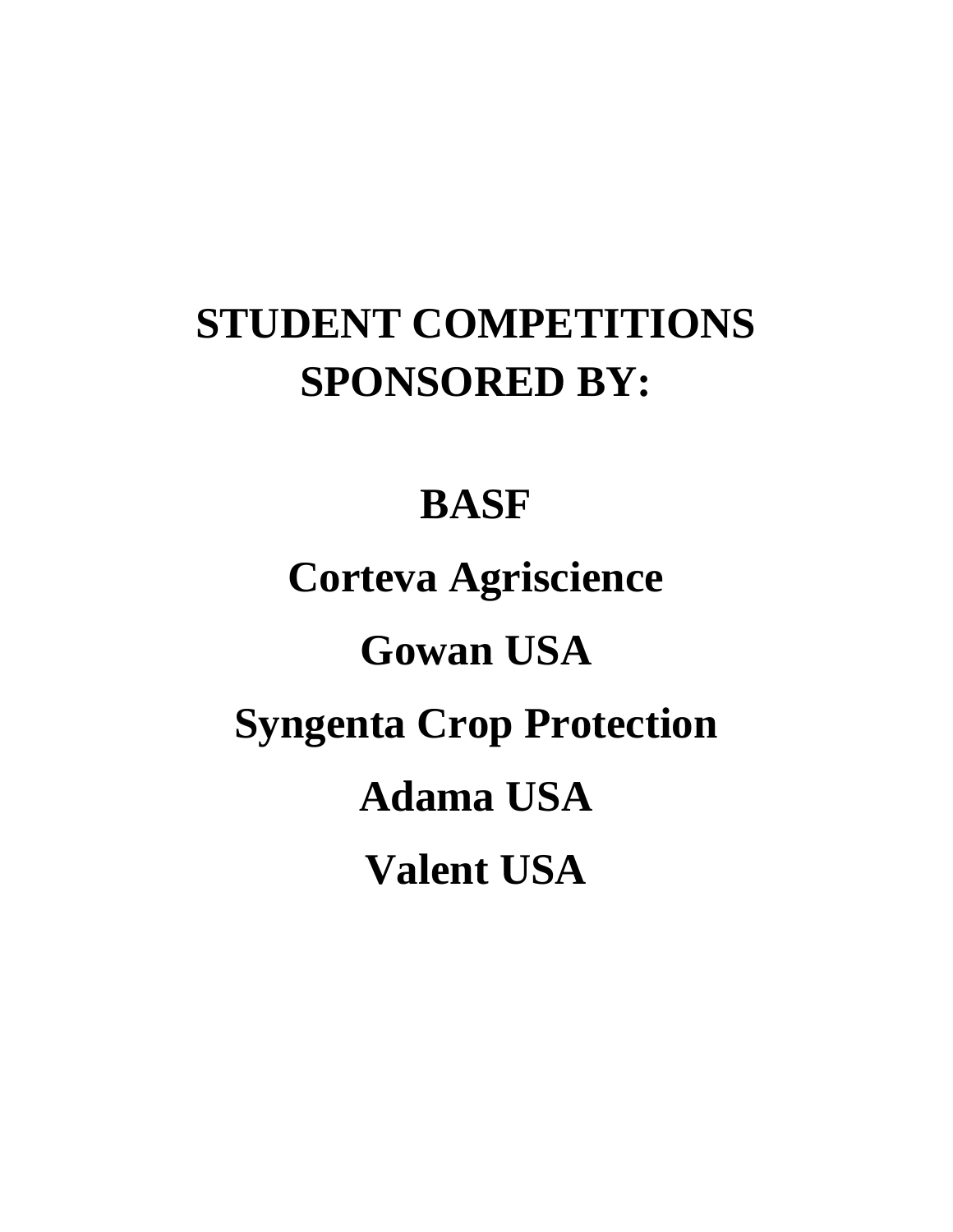#### **MODERATOR: Donna Frizzell/Garrett Felts Student Contest Chair: Tommy Butts Audio-Visual Coordinator: Ben Thrash**

| $12:30$ p.m. | <b>Welcome / Introduction and Announcements</b>                                                                                                                                                      |                |
|--------------|------------------------------------------------------------------------------------------------------------------------------------------------------------------------------------------------------|----------------|
| $12:45$ p.m. | <b>Effect of Adjuvants on Glyphosate Activity and Rainfastness in Common</b>                                                                                                                         |                |
|              | Lambsquarters.                                                                                                                                                                                       |                |
|              | I.S. Werle <sup>*,1</sup> , S. Karaikal <sup>1</sup> , M.M. Noguera <sup>1</sup> , P. Moore Jr <sup>2</sup> , and N.R. Burgos <sup>1</sup> . <sup>1</sup> Dept. of Crop, Soil                        |                |
|              | and Environmental Sciences, University of Arkansas, Fayetteville, AR; <sup>2</sup> Dept. of Poultry Science,                                                                                         |                |
|              |                                                                                                                                                                                                      | $\mathbf{1}$   |
| $1:00$ p.m.  | Quantifying the Impact of Drill Spacing and Rice Cultivar on Weed Management.                                                                                                                        |                |
|              | N. Reed* <sup>4,1</sup> , T.R. Butts <sup>2</sup> , J.K. Norsworthy <sup>1</sup> , J.T. Hardke <sup>3</sup> , L.T. Barber <sup>2</sup> , J.A. Bond <sup>4</sup> , B.M. Davis <sup>2</sup> ,          |                |
|              | and M. Sumner <sup>1</sup> . <sup>1</sup> Dept. of Crop, Soil and Environmental Sciences, University of Arkansas,                                                                                    |                |
|              | Fayetteville, AR. <sup>2</sup> Dept. of Crop, Soil, and Environmental Sciences, University of Arkansas,                                                                                              |                |
|              | Lonoke, AR. <sup>3</sup> Dept. of Crop, Soil, and Environmental Sciences, University of Arkansas, Stuttgart,                                                                                         |                |
|              | AR. <sup>4</sup> Dept. of Plant and Soil Sciences, Mississippi State University, Stoneville, MS                                                                                                      | $\mathbf{1}$   |
| $1:15$ p.m.  | Evaluation of Bt Toxin, Cry51Aa for Control of Thrips and Tarnished Plant Bugs in                                                                                                                    |                |
|              | Cotton.                                                                                                                                                                                              |                |
|              | A.Y. Whitfield* <sup>,1</sup> , G.M. Lorenz <sup>2</sup> , B.C. Thrash <sup>2</sup> , N.R. Bateman <sup>3</sup> , M. Mann <sup>2</sup> , S.G. Felts <sup>3</sup> , W.A.                              |                |
|              | Plummer <sup>2</sup> , J. Paul <sup>2</sup> , C.A. Floyd <sup>2</sup> , C. Rice <sup>1</sup> , T. Newkirk <sup>1</sup> , Z. Murray <sup>1</sup> , and T. Harris <sup>1</sup> . <sup>1</sup> Dept. of |                |
|              | Entomology and Plant Pathology, University of Arkansas, Fayetteville, AR. <sup>2</sup> Dept. of Entomology                                                                                           |                |
|              | and Plant Pathology, University of Arkansas, Lonoke, AR. <sup>3</sup> Dept. of Entomology and Plant                                                                                                  |                |
|              |                                                                                                                                                                                                      | $\overline{2}$ |
| $1:30$ p.m.  | Effectiveness of Herbicides for Johnsongrass Control in Northeast Arkansas: What                                                                                                                     |                |
|              | <b>Works and Where?</b>                                                                                                                                                                              |                |
|              | J.A. Fleming* <sup>1</sup> , J.K. Norsworthy <sup>1</sup> , L.T. Barber <sup>2</sup> , T.R. Butts <sup>2</sup> , and B.L. Cotter <sup>1</sup> . <sup>1</sup> Dept. of Crop,                          |                |
|              | Soil, and Environmental Sciences, University of Arkansas, Fayetteville, AR. <sup>2</sup> Dept. of Crop, Soil,                                                                                        | $\overline{2}$ |
|              |                                                                                                                                                                                                      |                |
| $1:45$ p.m.  | Nutrient Uptake and Accumulation in Furrow-Irrigated Cotton Varieties in Eastern                                                                                                                     |                |
|              | Arkansas.                                                                                                                                                                                            |                |
|              | C.A. Followell* <sup>,1</sup> , T.L. Roberts <sup>1</sup> , B. Hurst <sup>1</sup> , M. Pessotto <sup>1</sup> , K. Hoegenauer <sup>1</sup> , C. Ortel <sup>1</sup> , and A.                           |                |
|              | Smart <sup>1</sup> . <sup>1</sup> Dept. of Crop, Soil, and Environmental Sciences, University of Arkansas, Fayetteville,                                                                             | 3              |
| $2:00$ p.m.  | <b>Evaluation of Rice Cultivar Tolerance to Warrant and Fenclorim.</b>                                                                                                                               |                |
|              | T.H. Avent*, <sup>1</sup> , J.K. Norsworthy <sup>1</sup> , J.A. Fleming <sup>1</sup> , M.L. Zaccaro-Gruener <sup>1</sup> , and T.R. Butts <sup>2</sup> . <sup>1</sup> Dept. of                       |                |
|              | Crop, Soil, and Environmental Sciences, University of Arkansas, Fayetteville, AR. <sup>2</sup> Dept. of Crop,                                                                                        |                |
|              |                                                                                                                                                                                                      | 3              |
| $2:15$ p.m.  | <b>Comparison of Transgenic Bt Technologies in Arkansas Cotton Systems for Control</b>                                                                                                               |                |
|              | of Cotton Bollworm, Helicoverpa Zea.                                                                                                                                                                 |                |
|              | Z. Murray* <sup>,1</sup> , G.M. Lorenz <sup>2</sup> , B.C. Thrash <sup>2</sup> , N.R. Bateman <sup>3</sup> , W.A. Plummer <sup>2</sup> , J.P. Schafer <sup>2</sup> , M.                              |                |
|              | Mann <sup>2</sup> , S.G. Felts <sup>3</sup> , C.A. Floyd <sup>2</sup> , C. Rice <sup>1</sup> , T. Newkirk <sup>1</sup> , A. Whitfield <sup>1</sup> , and T. Harris <sup>1</sup> . Dept. of           |                |
|              | Entomology and Plant Pathology, University of Arkansas, Fayetteville, AR. <sup>2</sup> Dept. of Entomology                                                                                           |                |
|              | and Plant Pathology, University of Arkansas, Lonoke, AR. <sup>3</sup> Dept. of Entomology and Plant                                                                                                  |                |
|              |                                                                                                                                                                                                      | 3              |
|              |                                                                                                                                                                                                      |                |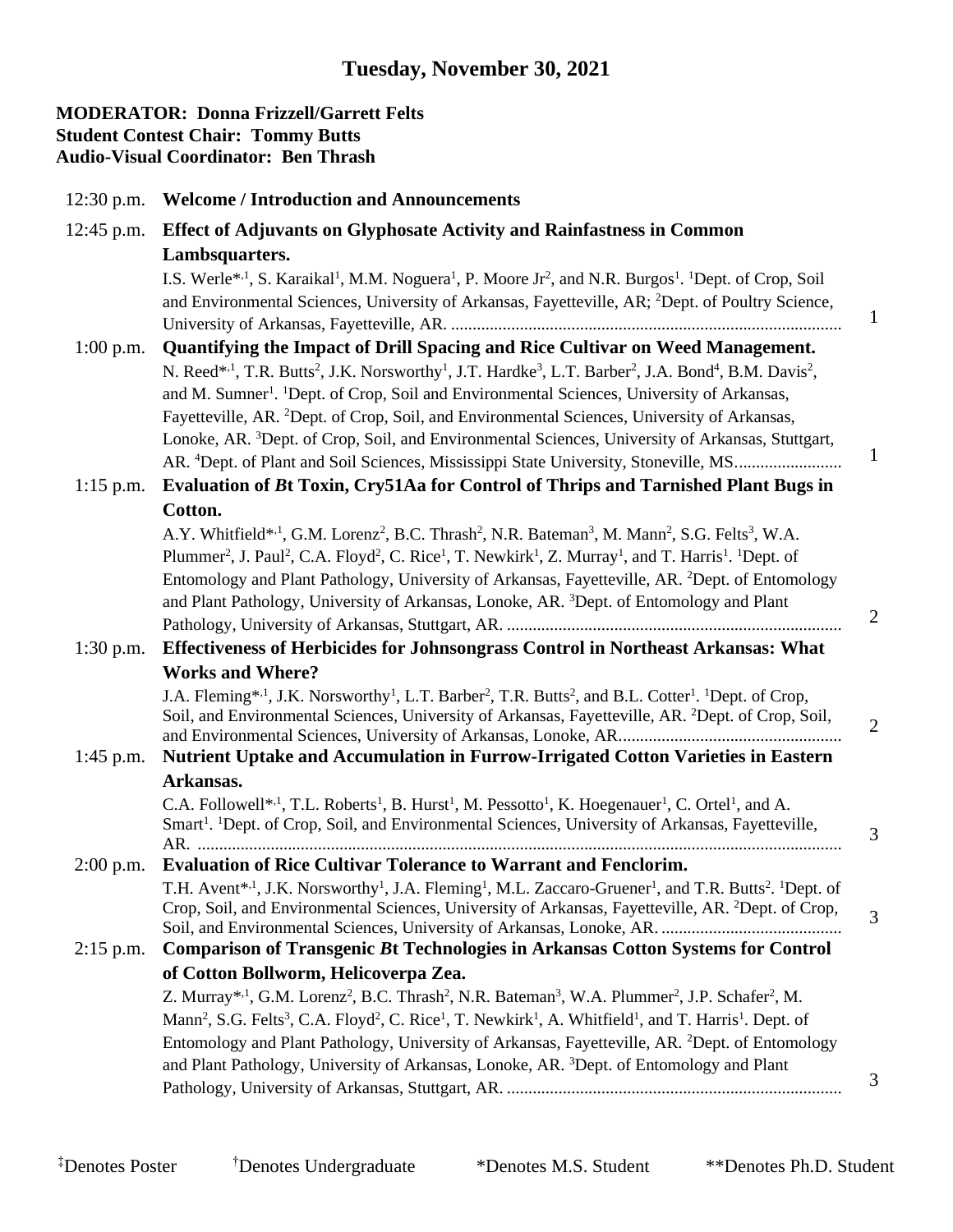# **Tuesday, November 30, 2021 (cont.)**

# **MODERATOR: Donna Frizzell/Garrett Felts**

| $2:30$ p.m. | <b>Evaluating Performance of Irrigation Timing and Efficiencies in Furrow-Irrigated</b>                                                                                                                                                                                                                                                                                                                                                                                                                                                                                                                                                                                                                                                                               |
|-------------|-----------------------------------------------------------------------------------------------------------------------------------------------------------------------------------------------------------------------------------------------------------------------------------------------------------------------------------------------------------------------------------------------------------------------------------------------------------------------------------------------------------------------------------------------------------------------------------------------------------------------------------------------------------------------------------------------------------------------------------------------------------------------|
|             | Rice.                                                                                                                                                                                                                                                                                                                                                                                                                                                                                                                                                                                                                                                                                                                                                                 |
|             | J.P. Pimentel* <sup>1</sup> , and C.G. Henry <sup>2</sup> . <sup>1</sup> Dept. of Crop, Soil, and Environmental Sciences, University of                                                                                                                                                                                                                                                                                                                                                                                                                                                                                                                                                                                                                               |
|             | Arkansas, Fayetteville, AR. <sup>2</sup> Dept. of Crop, Soil, and Environmental Sciences, University of                                                                                                                                                                                                                                                                                                                                                                                                                                                                                                                                                                                                                                                               |
| $2:45$ p.m. | <b>Effects of Early Season Applications of Dicamba on Rice.</b>                                                                                                                                                                                                                                                                                                                                                                                                                                                                                                                                                                                                                                                                                                       |
|             | C.H. Arnold* <sup>,1</sup> , J.K. Norsworthy <sup>1</sup> , P.C. Moore <sup>1</sup> , L.B. Piveta <sup>1</sup> , L.T. Barber <sup>2</sup> , and T.R. Butts <sup>2</sup> . <sup>1</sup> Dept.<br>of Crop, Soil, and Environmental Sciences, University of Arkansas, Fayetteville, AR. <sup>2</sup> Dept. of                                                                                                                                                                                                                                                                                                                                                                                                                                                            |
| $3:00$ p.m. | Break.                                                                                                                                                                                                                                                                                                                                                                                                                                                                                                                                                                                                                                                                                                                                                                |
| $3:15$ p.m. | Field Evaluation of Wastewater Recovered Struvite as a Fertilizer Phosphorus                                                                                                                                                                                                                                                                                                                                                                                                                                                                                                                                                                                                                                                                                          |
|             | <b>Source in Flood-Irrigated Rice in Eastern Arkansas.</b>                                                                                                                                                                                                                                                                                                                                                                                                                                                                                                                                                                                                                                                                                                            |
|             | N.S. Omidire** <sup>1</sup> , and K.R. Brye <sup>1</sup> . <sup>1</sup> Dept. of Crop, Soil, and Environmental Sciences, University of                                                                                                                                                                                                                                                                                                                                                                                                                                                                                                                                                                                                                                |
| $3:30$ p.m. | Impact of a Volatility Reduction Agent and Surface Type on Dicamba Volatility.<br>M.L. Zaccaro-Gruener**, <sup>1</sup> , J.K. Norsworthy <sup>1</sup> , M.C. Castner <sup>1</sup> , and T.L. Roberts <sup>1</sup> . <sup>1</sup> Dept. of Crop,                                                                                                                                                                                                                                                                                                                                                                                                                                                                                                                       |
|             |                                                                                                                                                                                                                                                                                                                                                                                                                                                                                                                                                                                                                                                                                                                                                                       |
| $3:45$ p.m. | Plant Productivity and Nutrient Uptake as Affected by Tillage and Site Position in                                                                                                                                                                                                                                                                                                                                                                                                                                                                                                                                                                                                                                                                                    |
|             | <b>Furrow-Irrigated Rice.</b>                                                                                                                                                                                                                                                                                                                                                                                                                                                                                                                                                                                                                                                                                                                                         |
|             | D. Della-Lunga** <sup>1</sup> , K.R. Brye <sup>1</sup> , C.G. Henry <sup>2</sup> , and J.M. Slayden <sup>1</sup> . <sup>1</sup> Dept. of Crop, Soil, and<br>Environmental Sciences, University of Arkansas, Fayetteville, AR. <sup>2</sup> Dept. of Crop, Soil, and                                                                                                                                                                                                                                                                                                                                                                                                                                                                                                   |
| $4:00$ p.m. | Does the Addition of Glutathione S-Transferase Inhibitors Overcome Glufosinate                                                                                                                                                                                                                                                                                                                                                                                                                                                                                                                                                                                                                                                                                        |
|             | <b>Resistance in Palmer Amaranth?</b>                                                                                                                                                                                                                                                                                                                                                                                                                                                                                                                                                                                                                                                                                                                                 |
|             | P. Carvalho-Moore**, <sup>1</sup> , J.K. Norsworthy <sup>1</sup> , F. Gonzalez-Torralva <sup>1</sup> , T. Barber <sup>2</sup> , L.B. Piveta <sup>2</sup> , and<br>M.L. Zaccaro-Gruener <sup>1</sup> . <sup>1</sup> Dept. of Crop, Soil, and Environmental Sciences, University of Arkansas,<br>Fayetteville, AR. <sup>2</sup> Dept. of Crop, Soil, and Environmental Sciences, University of Arkansas,                                                                                                                                                                                                                                                                                                                                                                |
| $4:15$ p.m. | <b>Evaluation of Sampling Techniques and Insecticide Seed Treatments in Furrow-</b>                                                                                                                                                                                                                                                                                                                                                                                                                                                                                                                                                                                                                                                                                   |
|             | Irrigated Rice for Control of Rice Billbug, Sphenophorus Pertinax, in Arkansas.                                                                                                                                                                                                                                                                                                                                                                                                                                                                                                                                                                                                                                                                                       |
|             | C.A. Floyd** <sup>,1</sup> , G.M. Lorenz <sup>1</sup> , N.R. Bateman <sup>2</sup> , B.C. Thrash <sup>1</sup> , S.G. Felts <sup>2</sup> , W.A. Plummer <sup>2</sup> , M.<br>Mann <sup>2</sup> , C. Rice <sup>3</sup> , T. Newkirk <sup>3</sup> , A. Whitfield <sup>3</sup> , Z. Murray <sup>3</sup> , and T. Harris <sup>3</sup> . <sup>1</sup> Dept. of Entomology and<br>Plant Pathology, University of Arkansas, Lonoke, AR. <sup>2</sup> Dept. of Entomology and Plant Pathology,<br>University of Arkansas, Stuttgart, AR. <sup>3</sup> Dept. of Entomology and Plant Pathology, University of                                                                                                                                                                    |
| $4:30$ p.m. | Desiccation of Cotton with the use of Reviton.                                                                                                                                                                                                                                                                                                                                                                                                                                                                                                                                                                                                                                                                                                                        |
|             | L. Adams**, <sup>1</sup> , T. Barber <sup>2</sup> , J.K. Norsworthy <sup>1</sup> , T. Raper <sup>3</sup> , D. Miller <sup>4</sup> , B. Pieralisi <sup>5</sup> , and R. Doherty <sup>6</sup> .<br><sup>1</sup> Dept. of Crop, Soil, and Environmental Sciences, University of Arkansas, Fayetteville, AR. <sup>2</sup> Dept.<br>of Crop, Soil, and Environmental Sciences, University of Arkansas, Lonoke, AR. 3Dept. of Plant<br>Sciences, University of Tennessee, Jackson, TN. <sup>4</sup> Dept. of Plant, Environment Management, and<br>Soil Sciences, Louisiana State University, St. Joseph, LA. <sup>5</sup> Dept. of Plant and Soil Sciences,<br>Mississippi State University, Starkville, MS. <sup>6</sup> Dept. of Crop, Soil, and Environmental Sciences, |
|             |                                                                                                                                                                                                                                                                                                                                                                                                                                                                                                                                                                                                                                                                                                                                                                       |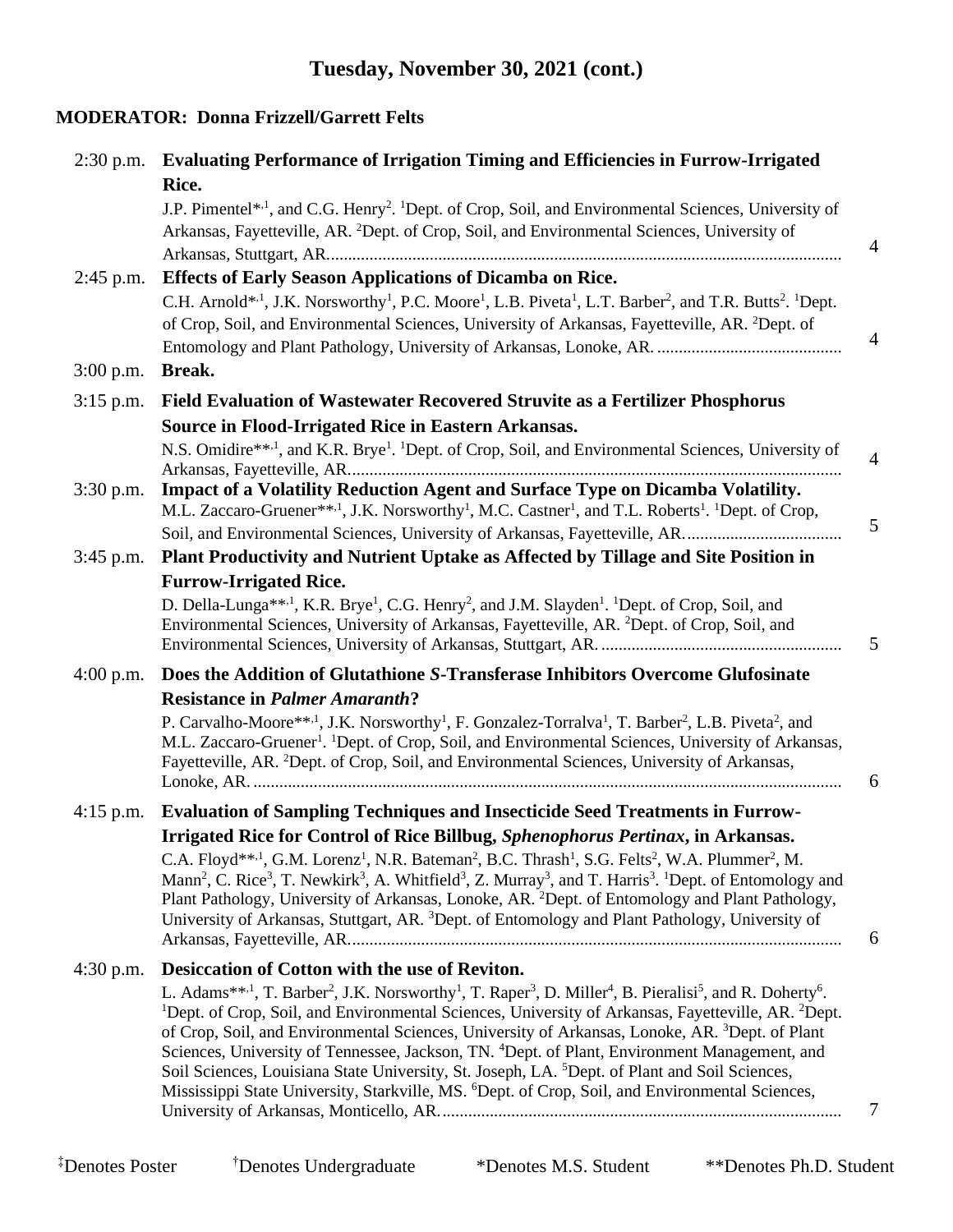# **Tuesday, November 30, 2021 (cont.)**

#### **MODERATOR: Donna Frizzell/Garrett Felts**

| 4:45 p.m. | Monitoring and Correcting Potassium Hidden Hunger in Arkansas Soybean.<br>C.C. Ortel** <sup>,1</sup> , T.L. Roberts <sup>1</sup> , N.A. Slaton <sup>1</sup> , W.J. Ross <sup>2</sup> , L. Purcell <sup>1</sup> , K.A. Hoegenauer <sup>1</sup> , M.V.<br>Pessotto <sup>1</sup> , C.A. Followell <sup>1</sup> , and A. Smartt <sup>1</sup> . <sup>1</sup> Dept. of Crop, Soil, and Environmental Sciences,<br>University of Arkansas, Fayetteville, AR. <sup>2</sup> Dept. of Crop, Soil, and Environmental Sciences,                                                                                                                                                  | $\tau$ |
|-----------|----------------------------------------------------------------------------------------------------------------------------------------------------------------------------------------------------------------------------------------------------------------------------------------------------------------------------------------------------------------------------------------------------------------------------------------------------------------------------------------------------------------------------------------------------------------------------------------------------------------------------------------------------------------------|--------|
| 5:00 p.m. | What We Know: Potassium Borate as a Volatility Reducing Agent and Nutritional<br><b>Additive.</b><br>M.C. Castner**, <sup>1</sup> , J.K. Norsworthy <sup>1</sup> , T.L. Roberts <sup>1</sup> , and B.L. Cotter <sup>1</sup> . <sup>1</sup> Dept. of Crop, Soil, and                                                                                                                                                                                                                                                                                                                                                                                                  | 8      |
| 5:15 p.m. | <b>End Student Competition Day 1/Begin Poster Viewing Session.</b>                                                                                                                                                                                                                                                                                                                                                                                                                                                                                                                                                                                                   |        |
|           | <b>Influence of Seeding Rate on Five New Rice Cultivars.</b><br>L.R. Amos <sup>†,1</sup> , J.T. Hardke <sup>1</sup> , D.L. Frizzell <sup>1</sup> , E. Castaneda-Gonzalez <sup>1</sup> , T.L. Clayton <sup>1</sup> , and G.T.<br>Hampton <sup>1</sup> . <sup>1</sup> Dept. of Crop, Soil, and Environmental Sciences, University of Arkansas, Stuttgart,                                                                                                                                                                                                                                                                                                              | 8      |
|           | <b>Impact of Defoliation on Rice Growth and Yield.</b><br>S.G. Felts <sup>‡,1</sup> , N.R. Bateman <sup>1</sup> , G.M. Lorenz <sup>2</sup> , B.C. Thrash <sup>2</sup> , W.A. Plummer <sup>2</sup> , M. Mann <sup>2</sup> , C.A.<br>Floyd <sup>2</sup> , T.B. Newkirk <sup>3</sup> , C. Rice <sup>3</sup> , A. Whitfield <sup>3</sup> , Z. Murray <sup>3</sup> , and T. Harris <sup>3</sup> . <sup>1</sup> Dept. of Entomology<br>and Plant Pathology, University of Arkansas, Stuttgart, AR. <sup>2</sup> Dept. of Entomology and Plant<br>Pathology, University of Arkansas, Lonoke, AR. <sup>3</sup> Dept. of Entomology and Plant Pathology,                      | 9      |
|           | Can Remote Sensing Technology be used to Identify Weedy Areas in Rice?<br>O.W. France <sup>‡,1</sup> , A.M. Poncet <sup>1</sup> , E.L. Sears <sup>1</sup> , G.P. Rothrock <sup>1</sup> , J.K. Norsworthy <sup>1</sup> , T.R. Butts <sup>2</sup> , and J.T.<br>Hardke <sup>3</sup> . <sup>1</sup> Dept. of Crop, Soil, and Environmental Sciences, University of Arkansas, Fayetteville,<br>AR. <sup>2</sup> Dept. of Crop, Soil, and Environmental Sciences, University of Arkansas, Lonoke, AR.                                                                                                                                                                     | 9      |
|           | <sup>3</sup> Dept. of Crop, Soil, and Environmental Sciences, University of Arkansas, Stuttgart, AR<br>Potential for Harvest Weed Seed Control in Arkansas Rice.<br>M.M. Houston <sup>†, 1</sup> , J.K. Norsworthy <sup>1</sup> , and L.B. Piveta <sup>1</sup> . <sup>1</sup> Dept. of Crop, Soil, and Environmental                                                                                                                                                                                                                                                                                                                                                 | 10     |
|           | <b>Evaluation of Palmer Amaranth Accessions for Sensitivity to Glufosinate and</b><br>Dicamba.<br>L.B. Piveta <sup>†, 1</sup> , J.K. Norsworthy <sup>1</sup> , T. Barber <sup>2</sup> , and T. Butts <sup>2</sup> . <sup>1</sup> Dept. of Crop, Soil, and Environmental<br>Sciences, University of Arkansas, Fayetteville, AR. <sup>2</sup> Dept. of Crop, Soil, and Environmental                                                                                                                                                                                                                                                                                   | 10     |
|           | <b>Control of Tarnished Plant Bug with Selected Insecticides in Cotton.</b><br>W.A. Plummer <sup>‡,1</sup> , M. Mann <sup>1</sup> , G.M. Lorenz <sup>1</sup> , B.C. Thrash <sup>1</sup> , N.R. Bateman <sup>2</sup> , S.G. Felts <sup>2</sup> , C.A.<br>Floyd <sup>1</sup> , T.B. Newkirk <sup>3</sup> , C. Rice <sup>3</sup> , A. Whitfield <sup>3</sup> , Z. Murray <sup>3</sup> , and T. Harris <sup>3</sup> . <sup>1</sup> Dept. of Entomology<br>and Plant Pathology, University of Arkansas, Lonoke, AR. <sup>2</sup> Dept. of Entomology and Plant<br>Pathology, University of Arkansas, Stuttgart, AR. <sup>3</sup> Dept. of Entomology and Plant Pathology, | 11     |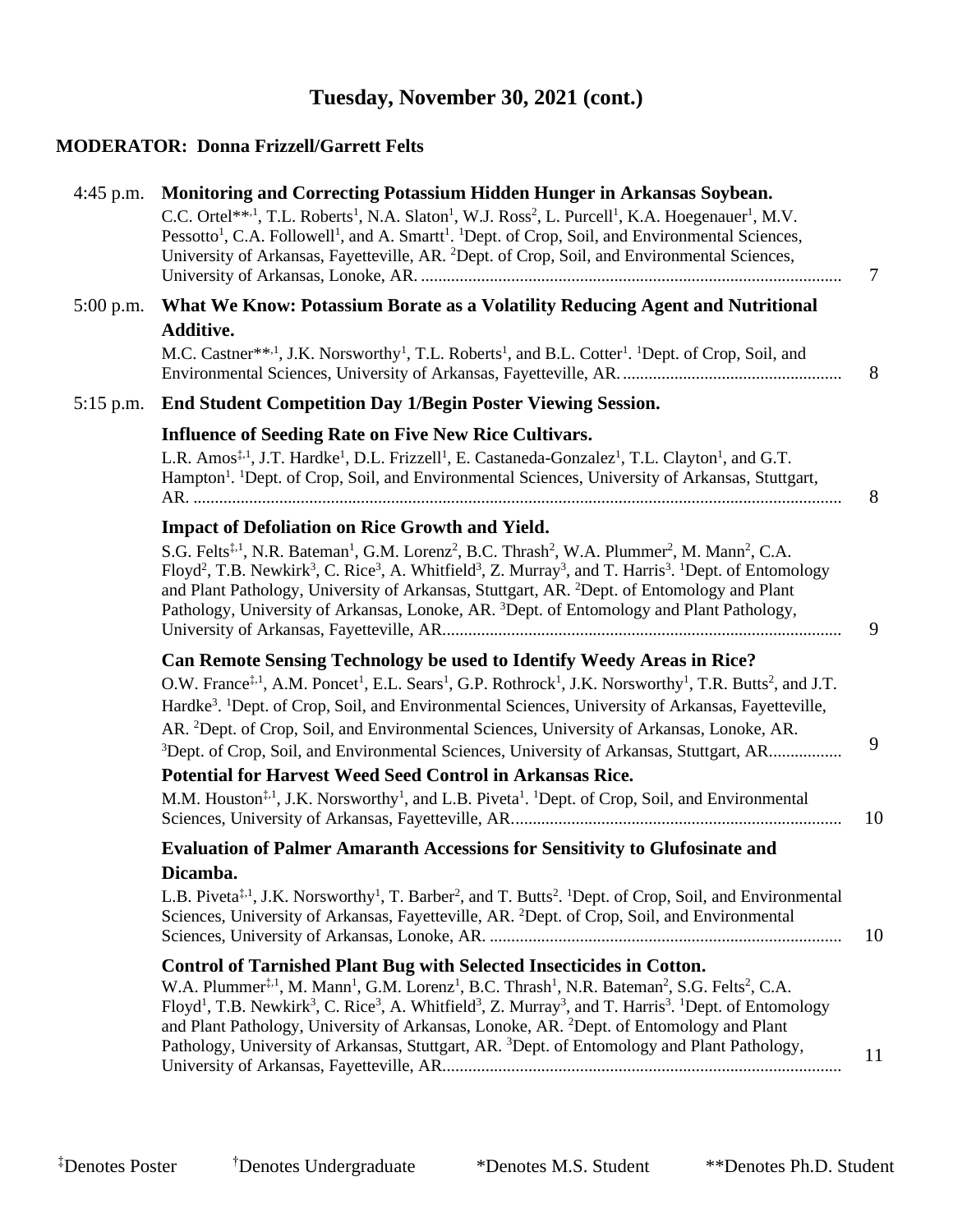## **Tuesday, November 30, 2021 (cont.)**

#### **MODERATOR: Donna Frizzell/Garrett Felts**

## **Non-target Site Resistance to Acetyl CoA Carboxylase (***ACCase***)-Inhibiting Herbicides in Barnyardgrass.**

F. Gonzalez-Torralva<sup>‡, 1</sup>, J.K. Norsworthy<sup>1</sup>, and L.B. Piveta<sup>1</sup>. <sup>1</sup>Dept. of Crop, Soil, and Environmental Sciences, University of Arkansas, Fayetteville, AR. ................................................... 11

#### 6:15 p.m. **End Poster Viewing Session/Conclude Day 1.**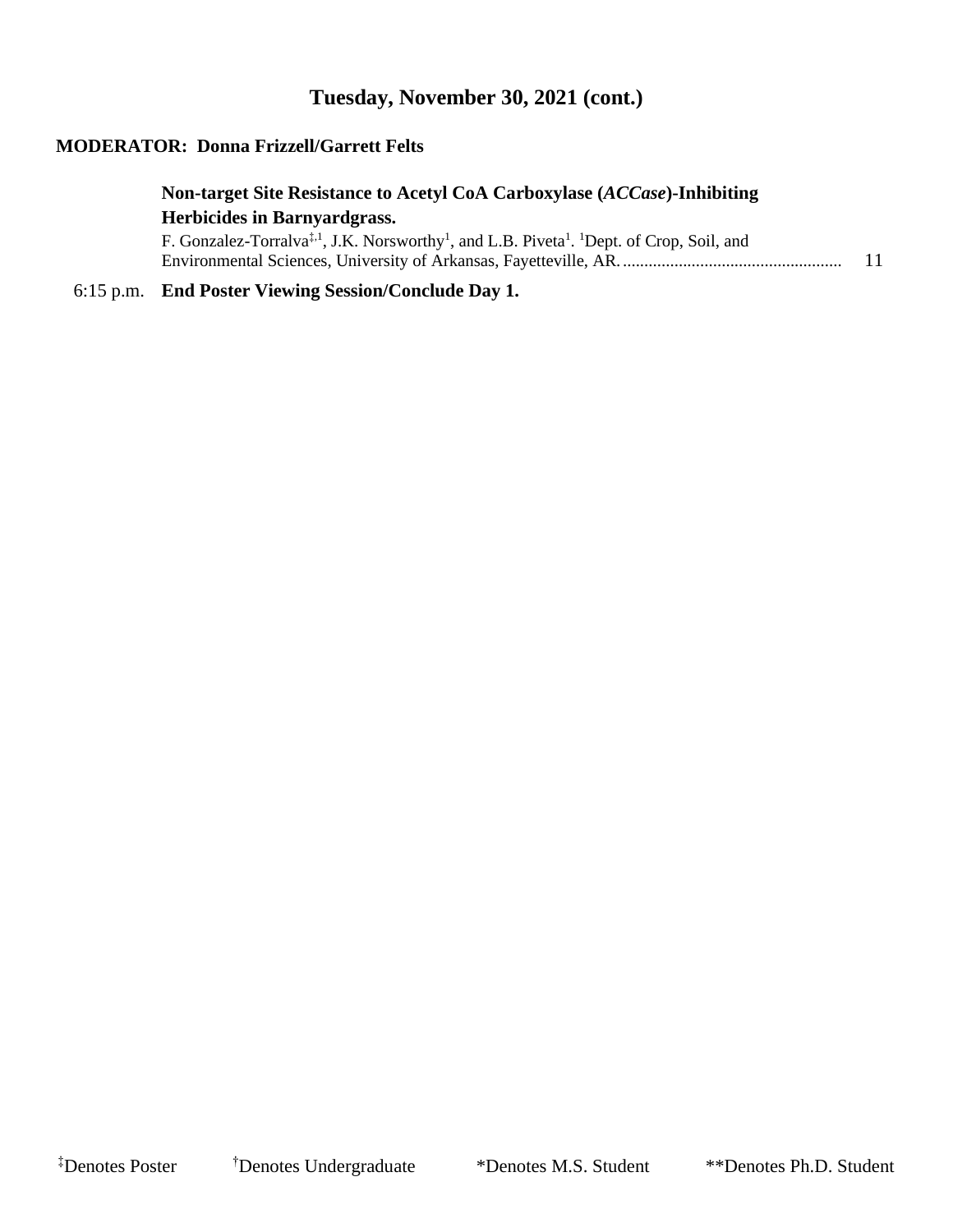## **MODERATOR: Mathew Mann/Chase Floyd**

|              | 7:45 a.m. Welcome / Introduction and Announcements                                                                                                                                                                                                                                                                                                                                                                                                                                                                                                                                                                                                                                                                 |    |
|--------------|--------------------------------------------------------------------------------------------------------------------------------------------------------------------------------------------------------------------------------------------------------------------------------------------------------------------------------------------------------------------------------------------------------------------------------------------------------------------------------------------------------------------------------------------------------------------------------------------------------------------------------------------------------------------------------------------------------------------|----|
| $8:00$ a.m.  | <b>Comparison of Chrysogen Formulations for Control of Soybean Looper,</b><br>Chrysodeixis includens, in Arkansas Soybean Production.<br>C. Rice* <sup>1</sup> , G.M. Lorenz <sup>2</sup> , B.C. Thrash <sup>2</sup> , N.R. Bateman <sup>3</sup> , M. Mann <sup>2</sup> , S.G. Felts <sup>3</sup> , W.A. Plummer <sup>2</sup> ,<br>C.A. Floyd <sup>2</sup> , T. Newkirk <sup>1</sup> , A. Whitfield <sup>1</sup> , Z. Murray <sup>1</sup> , and T. Harris <sup>1</sup> . <sup>1</sup> Dept. of Entomology and<br>Plant Pathology, University of Arkansas, Fayetteville, AR. <sup>2</sup> Dept. of Entomology and Plant<br>Pathology, University of Arkansas, Lonoke, AR. 3Dept. of Entomology and Plant Pathology, | 12 |
| $8:15$ a.m.  | <b>Integraded Weed Management Strategies for Palmer Amaranth Control in Arkansas</b>                                                                                                                                                                                                                                                                                                                                                                                                                                                                                                                                                                                                                               |    |
|              | Cotton.                                                                                                                                                                                                                                                                                                                                                                                                                                                                                                                                                                                                                                                                                                            |    |
|              | T. Smith* <sup>1</sup> , J.K. Norsworthy <sup>1</sup> , L.T. Barber <sup>2</sup> , R.B. Farr <sup>1</sup> , M. Houston <sup>1</sup> , and J. Fleming <sup>1</sup> . <sup>1</sup> Dept. of<br>Crop, Soil, and Environmental Sciences, University of Arkansas, Fayetteville, AR. Dept. of Crop,                                                                                                                                                                                                                                                                                                                                                                                                                      | 12 |
| $8:30$ a.m.  | Monitoring Potential Lambda-cyhalothrin Resistant Rice Stink Bugs, Oebalus pugnax,                                                                                                                                                                                                                                                                                                                                                                                                                                                                                                                                                                                                                                 |    |
|              | <b>Populations in Arkansas.</b><br>T. Newkirk*, <sup>1</sup> , N.R. Bateman <sup>2</sup> , G.M. Lorenz <sup>3</sup> , B.C. Thrash <sup>3</sup> , N.K. Joshi <sup>1</sup> , S.G. Felts <sup>2</sup> , W.A.<br>Plummer <sup>3</sup> , C.A Floyd <sup>1</sup> , C. Rice <sup>1</sup> , A. Whitfield <sup>1</sup> , Z. Murray <sup>1</sup> , and T. Harris <sup>1</sup> . <sup>1</sup> Dept. of Entomology<br>and Plant Pathology, University of Arkansas, Fayetteville, AR. <sup>2</sup> Dept of Entomology and Plant<br>Pathology, University of Arkansas, Stuttgart, AR. <sup>3</sup> Dept. of Entomology and Plant Pathology,                                                                                      | 13 |
| $8:45$ a.m.  | Effects of Water Quality on Insecticide Performance for the Control of Tarnished                                                                                                                                                                                                                                                                                                                                                                                                                                                                                                                                                                                                                                   |    |
|              | Plant Bug, Lygus lineolaris, in Cotton and Corn Earworm, Helicoverpa zea, in                                                                                                                                                                                                                                                                                                                                                                                                                                                                                                                                                                                                                                       |    |
|              | Soybeans.                                                                                                                                                                                                                                                                                                                                                                                                                                                                                                                                                                                                                                                                                                          |    |
|              | T. Harris* <sup>,1</sup> , G.M. Lorenz <sup>2</sup> , B.C. Thrash <sup>2</sup> , N.R. Bateman <sup>3</sup> , M. Mann <sup>2</sup> , W.A. Plummer <sup>2</sup> , C.A. Floyd <sup>2</sup> ,<br>C. Rice <sup>1</sup> , S.G. Felts <sup>3</sup> , T. Newkirk <sup>1,</sup> A. Whitfield <sup>1</sup> , and Z. Murray <sup>1</sup> . <sup>1</sup> Dept. of Entomology and Plant<br>Pathology, University of Arkansas, Fayetteville, AR. <sup>2</sup> Dept. of Entomology and Plant Pathology,<br>University of Arkansas, Lonoke, AR. <sup>3</sup> Dept. of Entomology and Plant Pathology, University of                                                                                                                | 13 |
| $9:00$ a.m.  | Coating Loyant on Urea: A Novel Approach to Reduce Herbicide Off-Target                                                                                                                                                                                                                                                                                                                                                                                                                                                                                                                                                                                                                                            |    |
|              | Movement.<br>B.L. Cotter*, <sup>1</sup> , J.K. Norsworthy <sup>1</sup> , M.C. Castner <sup>1</sup> , and L.B. Piveta <sup>1</sup> , <sup>1</sup> Dept. of Crop, Soil, and                                                                                                                                                                                                                                                                                                                                                                                                                                                                                                                                          | 14 |
|              | 9:15 a.m. Evaluation of Warrant for Weedy Rice and Barnyardgrass Control.                                                                                                                                                                                                                                                                                                                                                                                                                                                                                                                                                                                                                                          |    |
|              | S.C. Noe <sup>*,1</sup> , J.K. Norsworthy <sup>1</sup> , T.H. Avent <sup>1</sup> , M.M. Houston <sup>1</sup> , and T.R. Butts <sup>1</sup> . <sup>1</sup> Dept. of Crop, Soil,                                                                                                                                                                                                                                                                                                                                                                                                                                                                                                                                     | 14 |
| $9:30$ a.m.  | Determining Cover Crops Base and Optimum Growth Temperatures.<br>M.V. Pessotto* <sup>1</sup> , T.L. Roberts <sup>1</sup> , C.C. Ortel <sup>1</sup> , C.A. Followell <sup>1</sup> , and K.A. Hoegenauer <sup>1</sup> . <sup>1</sup> Dept. of<br>Crop, Soil, and Environmental Sciences, University of Arkansas, Fayetteville, AR                                                                                                                                                                                                                                                                                                                                                                                    | 15 |
| $9:45$ a.m.  | Effects of Soil Moisture and Nitrogen Applications on Provisia Rice Tolerance to                                                                                                                                                                                                                                                                                                                                                                                                                                                                                                                                                                                                                                   |    |
|              | Quizalofop.                                                                                                                                                                                                                                                                                                                                                                                                                                                                                                                                                                                                                                                                                                        |    |
| $10:00$ a.m. | N. Godara* <sup>1</sup> , J.K. Norsworthy <sup>1</sup> , T.R. Butts <sup>2</sup> , T. Barber <sup>2</sup> , and T.L. Roberts <sup>1</sup> . <sup>1</sup> Dept. of Crop, Soil,<br>and Environmental Sciences, University of Arkansas, Fayetteville, AR. <sup>2</sup> Dept. of Crop, Soil, and<br>Break.                                                                                                                                                                                                                                                                                                                                                                                                             | 15 |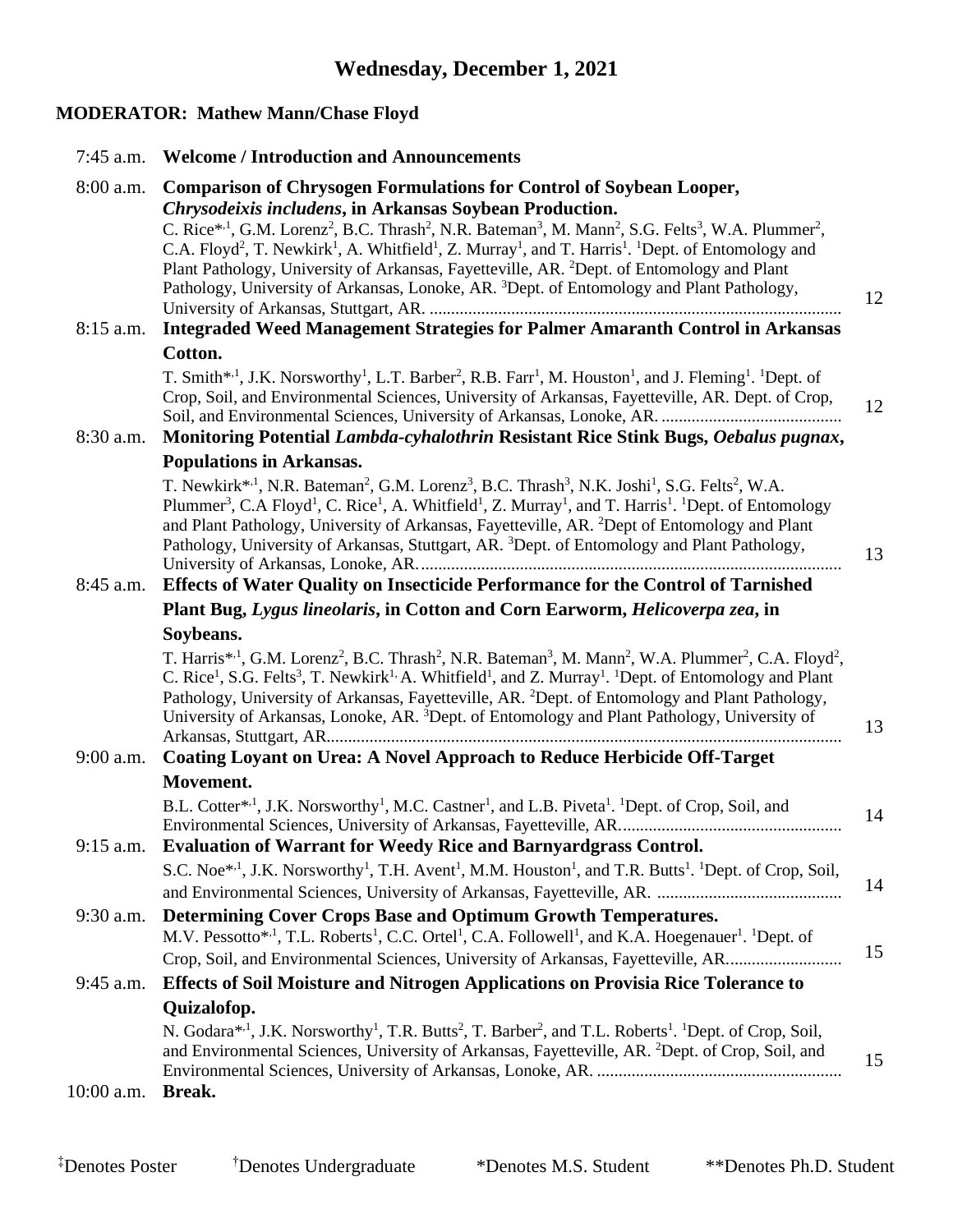# **Wednesday, December 1, 2021 (cont.)**

# **MODERATOR: Mathew Mann/Chase Floyd**

| $10:15$ a.m. | Developing a Detached Leaf Assay for Screening Soybean Cultivars for Targe Spot                                                                                                                                                                                                                                                                                                   |    |
|--------------|-----------------------------------------------------------------------------------------------------------------------------------------------------------------------------------------------------------------------------------------------------------------------------------------------------------------------------------------------------------------------------------|----|
|              | Resistance.                                                                                                                                                                                                                                                                                                                                                                       |    |
|              | R.K. Wolf* <sup>1</sup> , and J. Rupe <sup>1</sup> . <sup>1</sup> Dept. of Entomology and Plant Pathology, University of Arkansas,                                                                                                                                                                                                                                                |    |
|              |                                                                                                                                                                                                                                                                                                                                                                                   | 16 |
| $10:30$ a.m. | <b>Efficacy of Selected Insecticides for Control of Sugarcane Aphid in Sorghum.</b>                                                                                                                                                                                                                                                                                               |    |
|              | G. Marris <sup>†,1</sup> , G.M. Lorenz <sup>2</sup> , B.C. Thrash <sup>2</sup> , N.R. Bateman <sup>3</sup> , W.A. Plummer <sup>2</sup> , M. Mann <sup>2</sup> , S.G. Felts <sup>3</sup> ,<br>C.A. Floyd <sup>2</sup> , T.B. Newkirk <sup>1</sup> , C. Rice <sup>1</sup> , A. Whitfield <sup>1</sup> , Z. Murray <sup>1</sup> , and T. Harris <sup>1</sup> . <sup>1</sup> Dept. of |    |
|              | Entomology and Plant Pathology, University of Arkansas, Fayetteville, AR. <sup>2</sup> Dept. of Entomology<br>and Plant Pathology, University of Arkansas, Lonoke, AR. 3Dept of Entomology and Plant                                                                                                                                                                              | 16 |
|              |                                                                                                                                                                                                                                                                                                                                                                                   |    |
| $10:45$ a.m. | Comparison of Seeding Rate and Bedding Methods for Furrow-Irrigated Rice.                                                                                                                                                                                                                                                                                                         |    |
|              | B.L. Wright <sup>†, 1</sup> , J.T. Hardke <sup>1</sup> , J.L. Chlapecka <sup>2</sup> , E. Castaneda-Gonzalez <sup>1</sup> , D.L. Frizzell <sup>1</sup> , T.L.                                                                                                                                                                                                                     |    |
|              | Clayton <sup>1</sup> , L.R. Amos <sup>1</sup> , and G.T. Hampton <sup>1</sup> . Dept. of Crop, Soil, and Environmental Sciences,                                                                                                                                                                                                                                                  |    |
|              | University of Arkansas, Stuttgart, AR. Dept. of Plant Science and Technology, University of                                                                                                                                                                                                                                                                                       | 17 |
|              |                                                                                                                                                                                                                                                                                                                                                                                   |    |
| $11:00$ a.m. | <b>Awards, Announcements, and Closing Remarks</b>                                                                                                                                                                                                                                                                                                                                 |    |

12:00 p.m. **Adjourn**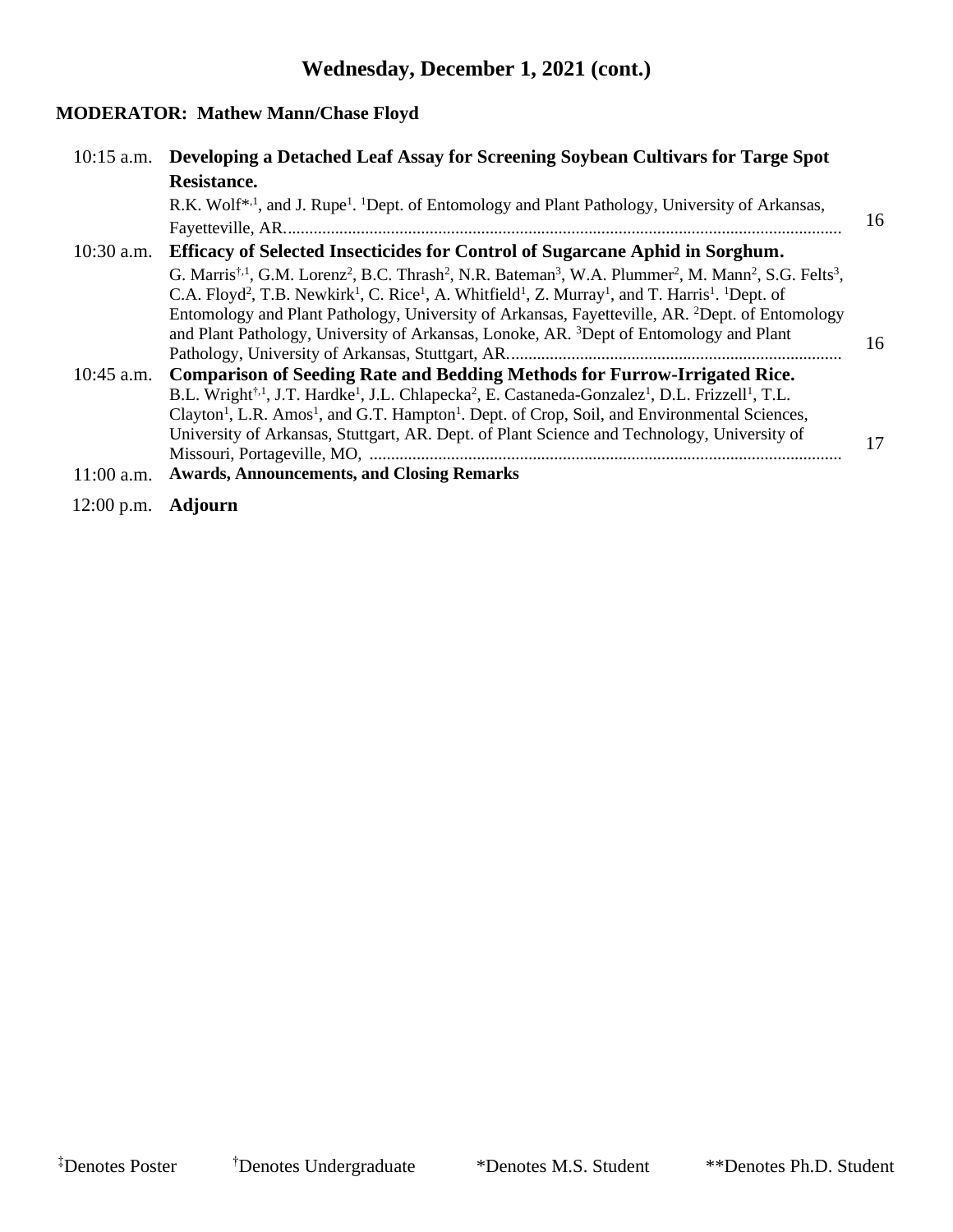## **ABSTRACTS**

#### **Effect of Adjuvants on Glyphosate Activity and Rainfastness in Common Lambsquarters.**

I.S. Werle<sup>\*,1</sup>, S. Karaikal<sup>1</sup>, M.M. Noguera<sup>1</sup>, P. Moore Jr<sup>2</sup>, and N.R. Burgos<sup>1</sup>. <sup>1</sup>Dept. of Crop, Soil and Environmental Sciences, University of Arkansas, Fayetteville, AR; <sup>2</sup>Dept. of Poultry Science, University of Arkansas, Fayetteville, AR.

Adjuvants can improve the performance of herbicides by increasing absorption, minimizing herbicide leaching, and reducing rainfastness. In this study we investigated the use of adjuvants with glyphosate with respect to efficacy, rainfastness, and absorption in common lambsquarters (*Chenopodium album* L.). A greenhouse study was conducted with seven adjuvants and three rainfall timings. Common lambsquarters plants (15- to 20-cm tall) were sprayed with glyphosate (Roundup Weathermax®) at 772 g ae ha-1 in combination with one of the following adjuvants at 0.25% v v-1: OR-009-E, OR-494-A, OR-295-A, OR-278-F, X-VRT, X-LOO, or X-AQE. Simulated rainfall timings consisted of no rain, rain at 30 min or rain at 2 h after herbicide application. Rainfall was applied using a rainfall simulator at an intensity of 6 cm h-1 for 10 min. Weed control was evaluated at 2 and 4 weeks after treatment (WAT). Differential absorption of C14-glyphosate was evaluated in a laboratory study with the seven previously mentioned adjuvants and three harvest times. Plants for the absorption study were cultured as described above, sprayed with glyphosate plus adjuvants and spiked with 100,000 disintegrations per minute (DPM) of 14C-glyphosate. The radiolabeled glyphosate was applied in four, 1-uL droplets, two on each side of the lamina of the youngest, fully expanded leaf. Spotted leaves were harvested at 30 min, 4 h, and 12 h after application and rinsed for about 10 s in a series of three vials containing 5-ml 5% methanol solution. The rinsates were combined in one vial, a 5-ml aliquot was added with 10 mL scintillation cocktail, and radioactivity was quantified using a liquid scintillation spectrometer. Absorption of 14C-glyphosare was calculated by subtracting the amount of radioactivity in the leaf rinsate from the total applied. Treatments of both studies were arranged in a completely randomized design with six replications. Data were subjected to ANOVA and means were compared using Student's t test ( $\alpha$ =0.05). Weed control was strongly reduced (<35%) with rainfall at 30 min after glyphosate application regardless of adjuvant. Adjuvants OR-278-F and X-VRT improved weed control by 20% with rainfall at 2 h compared to glyphosate alone. Regardless of adjuvant, rainfall at 30 min or 2 h after glyphosate application reduced efficacy by one-half and one-third, respectively, compared to 68 and 75% control with no rainfall at 2 and 4 WAT. Adjuvant-herbicide interactions appeared to enhance 14C-glyphosate absorption. The adjuvant X-VRT increased 14C-glyphosate absorption at all harvest times. 14Cglyphosate absorption increased over time, from 65% at 30 min to 78% at 12 h after application. Glyphosate rainfastness was decreased slightly by the addition of adjuvants, but a rain-free period of more than 2 h is needed to prevent loss of glyphosate activity on common lambsquarters. Some novel adjuvants can increase glyphosate absorption, thus, enhancing its efficacy.

#### **Quantifying the Impact of Drill Spacing and Rice Cultivar on Weed Management.**

N. Reed<sup>\*,1</sup>, T.R. Butts<sup>2</sup>, J.K. Norsworthy<sup>1</sup>, J.T. Hardke<sup>3</sup>, L.T. Barber<sup>2</sup>, J.A. Bond<sup>4</sup>, B.M. Davis<sup>2</sup>, and M. Sumner<sup>1</sup>. <sup>1</sup>Dept. of Crop, Soil and Environmental Sciences, University of Arkansas, Fayetteville, AR. <sup>2</sup>Dept. of Crop, Soil, and Environmental Sciences, University of Arkansas, Lonoke, AR. <sup>3</sup>Dept. of Crop, Soil, and Environmental Sciences, University of Arkansas, Stuttgart, AR. <sup>4</sup>Dept. of Plant and Soil Sciences, Mississippi State University, Stoneville, MS.

Weeds are problematic in field crops because of their potential to cause crop yield loss among other deleterious effects. With increased regulations on pesticide applications, as well as the evolution of herbicide resistance, there is a need for alternative strategies in managing weeds such as cultural approaches like drill width spacing and choice of competitive rice cultivars. Previous research has shown that narrower drill spacing reduces weed biomass and produces a higher grain yield more consistently than wider drill spacing. However, with the advent of hybrid rice, which is more competitive with a higher tillering capacity than inbred rice, and the increase in adoption of precision agricultural equipment, there may be a shift by farmers to drilling rice in less competitive wider spacings. As a result, the objective of this research was to investigate the effect of rice drill spacing and rice cultivar on weed management and crop canopy development. A field experiment was conducted in the summer of 2021 as a randomized complete block split-plot design to observe drill spacing and rice cultivar effects on weed management in flooded rice. Four rice cultivars [medium-grain (CLM04), longgrain in-bred (CLL16), two long-grain hybrids (RT7301 and RT7521 FP)] were drill-seeded in four drill widths (5 in., 7.5 in., 10 in., and 15 in.). Weed density was assessed at the 5- to 6-leaf stage of rice (preflood) and preharvest. Additionally, at the preharvest timing, weed seedheads were counted, collected, and threshed for seed production measurements. At flood initiation, unmanned aerial system (UAS) images were taken to assess canopy coverage. Greater weed control for barnyardgrass and large crabgrass was present in the narrower drill spacings of 5 in. and 7.5 in. compared to 10 in. and 15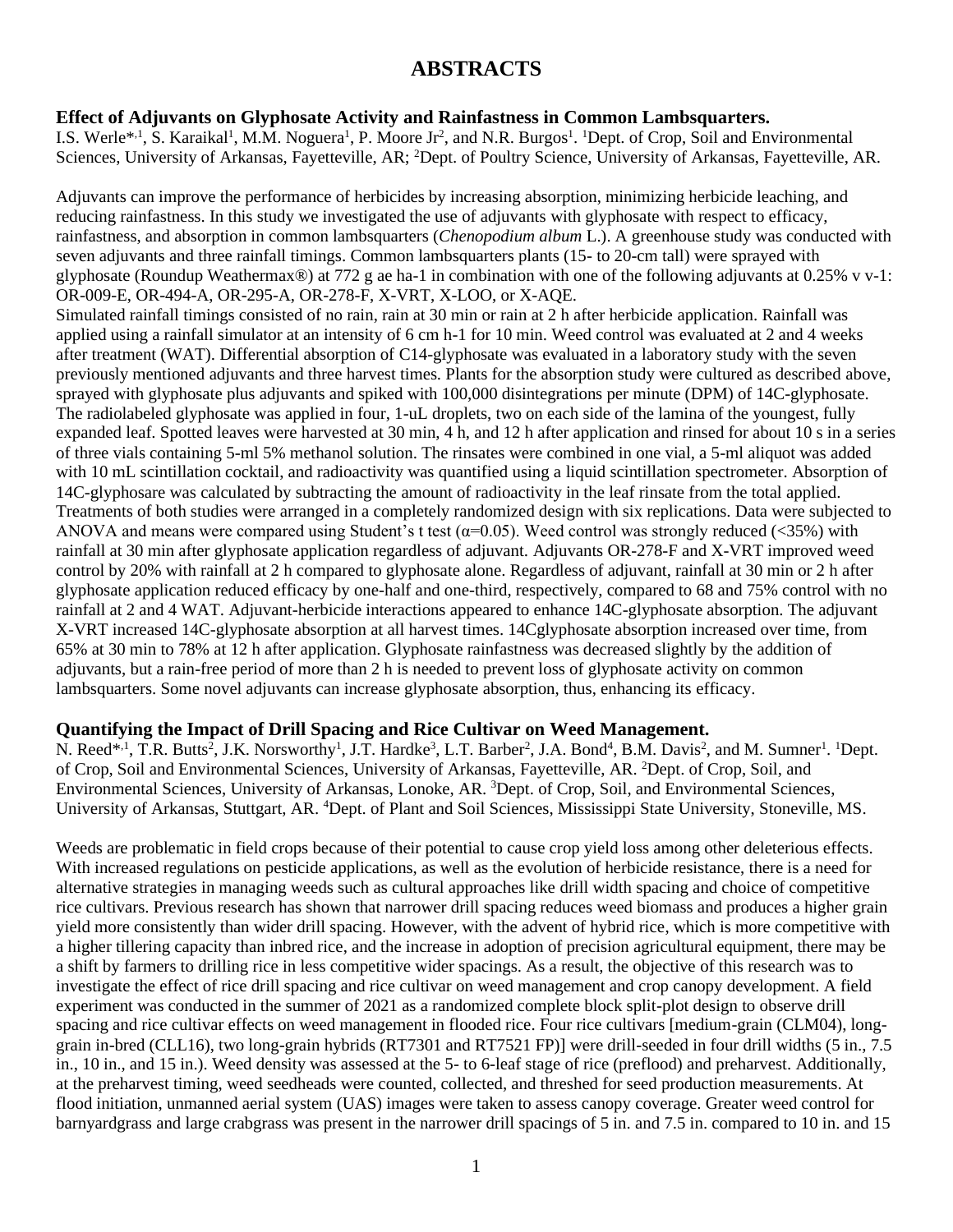in. No significant effect of weed control was present for the different cultivars used in the experiment. Yield data are being analyzed for the effects of drill width and cultivars used in the experiment.

#### **Evaluation of** *B***t Toxin, Cry51Aa for Control of Thrips and Tarnished Plant Bugs in Cotton.**

A.Y. Whitfield\*<sup>,1</sup>, G.M. Lorenz<sup>2</sup>, B.C. Thrash<sup>2</sup>, N.R. Bateman<sup>3</sup>, M. Mann<sup>2</sup>, S.G. Felts<sup>3</sup>, W.A. Plummer<sup>2</sup>, J. Paul<sup>2</sup>, C.A. Floyd<sup>2</sup>, C. Rice<sup>1</sup>, T. Newkirk<sup>1</sup>, Z. Murray<sup>1</sup>, and T. Harris<sup>1</sup>. <sup>1</sup>Dept. of Entomology and Plant Pathology, University of Arkansas, Fayetteville, AR. <sup>2</sup>Dept. of Entomology and Plant Pathology, University of Arkansas, Lonoke, AR. <sup>3</sup>Dept. of Entomology and Plant Pathology, University of Arkansas, Stuttgart, AR.

Tobacco thrips and tarnished plant bug (TPB) are two of the most important pests in mid-south cotton production. Thrips are a pest in seedling cotton typically feeding on the leaf tissue of plants which can result in stunted growth, delayed fruiting, loss of apical dominance and possible stand loss. TPB is considered the number one insect pest of cotton causing square loss, deformed flowers and damaged bolls ultimately reducing yield. TPB are difficult to control and growers average 4-6 insecticide applications per year. Field studies were conducted in 2021 to evaluate Thryvon, a new transgenic trait in cotton that produces the *Bt* toxin, Cry51Aa, on the management of thrips and tarnished plant bugs in cotton. For thrips, Thryvon was as good or better than an insecticide-based approach. Thryvon cotton required fewer insecticide applications to adequately control TPB when compared to the non-Thryvon cotton. Based on our standard threshold, Thryvon required 2 applications for plant bugs compared to 5 in non-Thryvon. Yields showed that no differences were present between the sprayed and unsprayed thryvon plots. Results from this study indicate that Thryvon will be a valuable tool in controlling both thrips and TPB.

**Effectiveness of Herbicides for Johnsongrass Control in Northeast Arkansas: What Works and Where?** J.A. Fleming<sup>\*,1</sup>, J.K. Norsworthy<sup>1</sup>, L.T. Barber<sup>2</sup>, T.R. Butts<sup>2</sup>, and B.L. Cotter<sup>1</sup>. <sup>1</sup>Dept. of Crop, Soil, and Environmental Sciences, University of Arkansas, Fayetteville, AR. <sup>2</sup>Dept. of Crop, Soil, and Environmental Sciences, University of Arkansas, Lonoke, AR.

Due to genetic similarities between johnsongrass and grain sorghum, few herbicides are available that will remove the troublesome weed effectively without injuring the crop. To combat this issue multiple new herbicide resistance technologies are being developed in grain sorghum to help producers, with some commercialized in 2021. These technologies include crop resistance to both acetyl CoA carboxylase (ACCase) and acetolactate synthase (ALS) inhibitors. To determine the effectiveness of the herbicides that will be labeled in these new technologies, accessions of johnsongrass from Arkansas were collected and a greenhouse study conducted in Fayetteville, AR in 2020. Johnsongrass seeds were collected from a total of 63 fields within 6 counties in eastern Arkansas. These accessions were threshed and then seeded in the greenhouse, where seedlings were treated with nicosulfuron, imazamox, fluazifop, and quizalofop at labeled rates. All herbicides were applied with 1% v/v crop oil concentrate. The goal was to determine which new herbicide technology would be most effective at controlling johnsongrass across a wide assortment of accessions to help producers make an informed decision when choosing a technology as well as determine if there was potential for herbicide resistance to any of the herbicides in Arkansas. Overall, the two ACCase inhibitors, fluazifop and quizalofop, showed the highest levels of control with a percent mortality of greater than 90 percent across all accessions tested. These herbicides showed very little variability in control or mortality and only one accession, collected in Crittenden County Arkansas, showed potential for resistance to fluazifop. The lowest percent mortality was for nicosulfuron, which only controlled 31% of the plants treated. Imazamox resulted in a percent mortality of 53%. Both ALS-inhibitors showed high levels of variability across all locations where accessions were collected. These findings show that ALS inhibitors will be ineffective at controlling Arkansas johnsongrass accessions in many fields. If Arkansas grain sorghum producers are planting into areas with known johnsongrass pressure, the best option is to utilize the ACCase inhibitor technologies.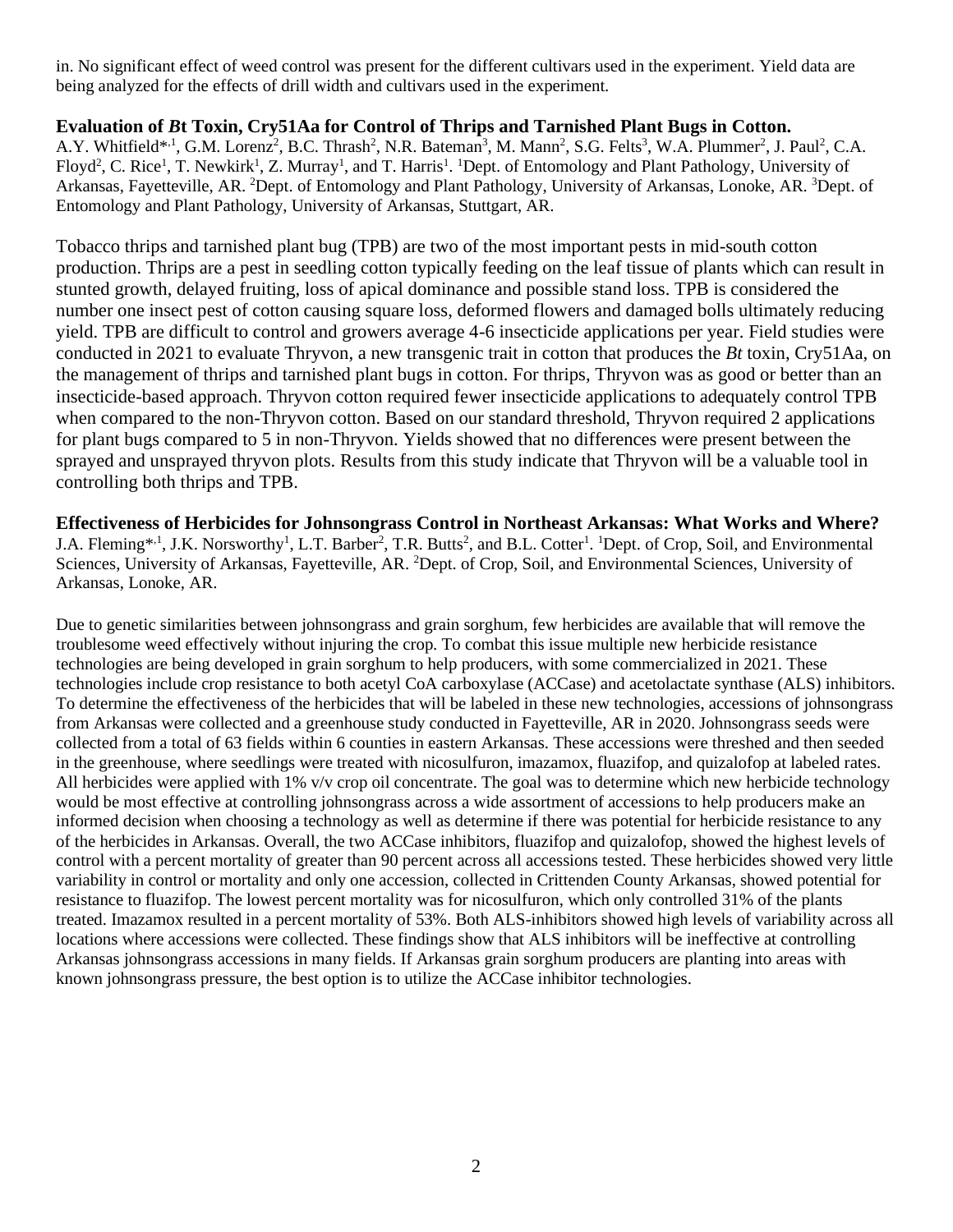#### **Nutrient Uptake and Accumulation in Furrow-Irrigated Cotton Varieties in Eastern Arkansas.**

C.A. Followell<sup>\*,1</sup>, T.L. Roberts<sup>1</sup>, B. Hurst<sup>1</sup>, M. Pessotto<sup>1</sup>, K. Hoegenauer<sup>1</sup>, C. Ortel<sup>1</sup>, and A. Smart<sup>1</sup>. <sup>1</sup>Dept. of Crop, Soil, and Environmental Sciences, University of Arkansas, Fayetteville, AR.

Cotton (*Gossypium hirsutum L.*) varieties grown in the Arkansas delta have undergone tremendous genetic and cultural management changes in recent years, which has led to the need to re-evaluate the nutrient requirements and accumulation in these modern cultivars. This research aims to determine the nutrient requirements, dry matter production, and accumulation of nitrogen (N), phosphorus (P), and potassium (K), of two modern cotton cultivars (Deltapine 2038 and NexGen 4936). Treatments included two rates of fertilizer applied at pre-plant (36 lb. A<sup>-1</sup> N, 70 lb. A<sup>-1</sup> P, 60 lb. A<sup>-1</sup> K, and 45 lb.  $A^{-1}$  N, 87.5 lb.  $A^{-1}$  P, 75 lb.  $A^{-1}$  K), and at early squaring (74 lb.  $A^{-1}$  N and 92.5 lb.  $A^{-1}$  N). Research was conducted in 2020 at the Lon Mann Cotton Research Station in Marianna, AR on a Memphis silt loam soil. Preliminary results show no difference of total N, P, or K accumulation between the two fertilizer treatments or the cultivars. Research will be repeated in 2021 to determine if this is a trend. This information supports the use of the current University of Arkansas Soil Testing Laboratory recommendations for modern cotton varieties and suggests that increase fertilizer rates do not significantly increase nutrient accumulation.

#### **Evaluation of Rice Cultivar Tolerance to Warrant and Fenclorim.**

T.H. Avent<sup>\*, 1</sup>, J.K. Norsworthy<sup>1</sup>, J.A. Fleming<sup>1</sup>, M.L. Zaccaro-Gruener<sup>1</sup>, and T.R. Butts<sup>2</sup>. <sup>1</sup>Dept. of Crop, Soil, and Environmental Sciences, University of Arkansas, Fayetteville, AR. <sup>2</sup>Dept. of Crop, Soil, and Environmental Sciences, University of Arkansas, Lonoke, AR.

Arkansas rice producers need new, effective herbicide sites of action to control problematic weeds. While chloroacetamides have been widely used in Asia, the United States has yet to adopt these herbicides for rice production. With the use of chloroacetamides in drill-seeded rice, undesirable injury may occur. But with recent research, the University of Arkansas Division of Agriculture (UADA) has demonstrated the effectiveness of a fenclorim seed treatment to mitigate injury to 'Diamond' rice caused by microencapsulated acetochlor (Warrant). Cultivar response to both fenclorim and Warrant combinations are unknown; thus, the UADA initiated an experiment to screen 16 different cultivars with and without the use of the fenclorim seed treatment (0 and 2.5 lb ai 1000 lb seed<sup>-1</sup>) and with and without Warrant (0 and 3 pt A<sup>-1</sup>). The experiment was initiated at the Pine Tree Research Station near Colt, AR April 19, 2021, and all Warrant applications were applied delayed-preemergence. Warrant applied to all cultivars without the fenclorim seed treatment resulted in >40% injury 28 days after emergence (DAE). The fenclorim seed treatment reduced injury for all cultivars, and at 28 DAE, all cultivars demonstrated commercial tolerance to Warrant with the fenclorim seed treatment. For 9 of 16 cultivars, yield was reduced by Warrant alone while the fenclorim seed treatment with Warrant never reduced yield. These findings demonstrate that Warrant applied delayed preemergence to rice treated with fenclorim has high potential for success, regardless of cultivar, but additional research over multiple site years and environments are still needed.

#### **Comparison of Transgenic** *B***t Technologies in Arkansas Cotton Systems for Control of Cotton Bollworm, Helicoverpa Zea.**

Z. Murray\*<sup>,1</sup>, G.M. Lorenz<sup>2</sup>, B.C. Thrash<sup>2</sup>, N.R. Bateman<sup>3</sup>, W.A. Plummer<sup>2</sup>, J.P. Schafer<sup>2</sup>, M. Mann<sup>2</sup>, S.G. Felts<sup>3</sup>, C.A. Floyd<sup>2</sup>, C. Rice<sup>1</sup>, T. Newkirk<sup>1</sup>, A. Whitfield<sup>1</sup>, and T. Harris<sup>1</sup>. Dept. of Entomology and Plant Pathology, University of Arkansas, Fayetteville, AR. <sup>2</sup>Dept. of Entomology and Plant Pathology, University of Arkansas, Lonoke, AR. <sup>3</sup>Dept. of Entomology and Plant Pathology, University of Arkansas, Stuttgart, AR.

Transgenic *Bt* technology is the most widely used method of controlling cotton bollworm (*Helicoverpa zea*) in U.S. cotton. Resistance has recently been documented in cotton bollworm to two gene cotton cultivars and supplemental foliar applications may be required in these cultivars to manage high populations of bollworm. There is some evidence that, while more efficacious against bollworm, many three gene cotton cultivars yield less than two gene cultivars. Despite this yield gap, growers could have greater profits using three gene cultivars due to lower input and production cost. Research was conducted in 2020 in Drew County, Arkansas to evaluate the efficacy of several *Bt* technologies and the economic value of Bollgard II and Bollgard III technologies. Results suggest sprayed two gene cultivars had similar levels of damage to unsprayed three gene cultivars. An economic analysis will be performed after harvest.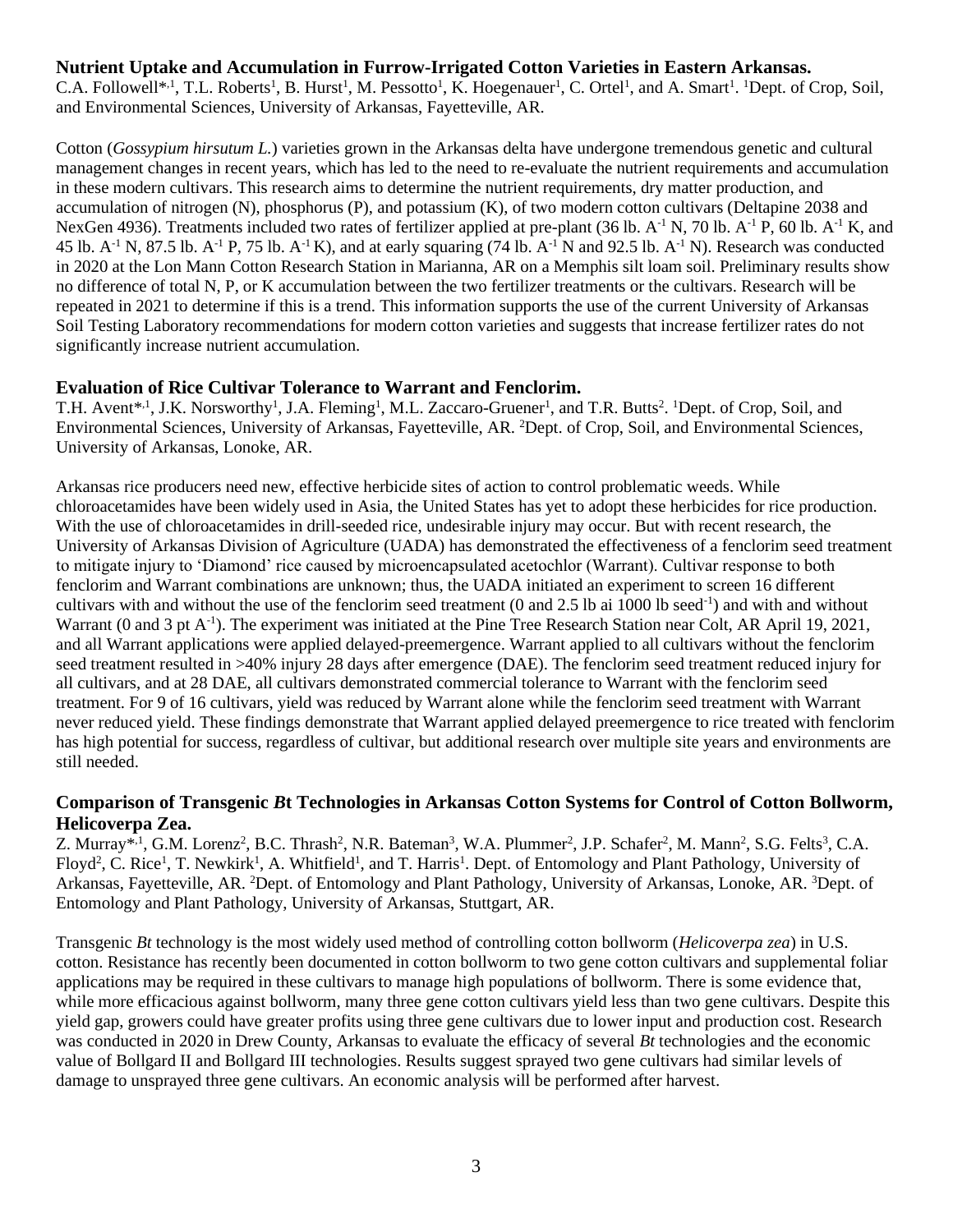#### **Evaluating Performance of Irrigation Timing and Efficiencies in Furrow-Irrigated Rice.**

J.P. Pimentel<sup>\*,1</sup>, and C.G. Henry<sup>2</sup>. <sup>1</sup>Dept. of Crop, Soil, and Environmental Sciences, University of Arkansas, Fayetteville, AR. <sup>2</sup>Dept. of Crop, Soil, and Environmental Sciences, University of Arkansas, Stuttgart, AR.

Flood irrigation is typically the most common method of irrigation for rice, however, furrow-irrigated rice in 2019 increased 10% total planted acres. The main objective of this work was to evaluate the performance of four different irrigation timings on crop yield and irrigation efficiency in a furrow-irrigated field located at the University of Arkansas System Division of Agriculture, Rice Research and Extension Center, near Stuttgart, AR on a Dewitt silt-loam soil. A continuously or 0 day, 3, 7, and 10 day irrigation timings were studied to evaluate the irrigation performance in furrowirrigated rice. The experiment was a strip plot design with three replications. No significant difference in yield was found. However, there was a significance difference in Water Use Efficiency (WUE) between irrigation timings, the higher WUE value was observed on 10-day treatment. Monitoring of soil moisture readings is needed to identify when high water demand is occurring, and cycle of 7 to 10 days was found to increase water use efficiency in furrow-irrigated rice.

#### **Effects of Early Season Applications of Dicamba on Rice.**

C.H. Arnold\*<sup>,1</sup>, J.K. Norsworthy<sup>1</sup>, P.C. Moore<sup>1</sup>, L.B. Piveta<sup>1</sup>, L.T. Barber<sup>2</sup>, and T.R. Butts<sup>2</sup>. <sup>1</sup>Dept. of Crop, Soil, and Environmental Sciences, University of Arkansas, Fayetteville, AR. <sup>2</sup>Dept. of Entomology and Plant Pathology, University of Arkansas, Lonoke, AR.

Dicamba is currently used in Arkansas for weed control in Xtend and XtendFlex soybean, cotton, corn, grain sorghum, and noncrop systems. Dicamba could potentially serve as an additional herbicide for broadleaf weed control in rice if proven safe to the crop. A field trial was implemented in 2021 at the Rice Research and Extension Center near Stuttgart, AR, to determine the level of rice tolerance to early season applications of dicamba. Dicamba at 0.5 (1X) and 1.0 lb ae/A (2X) was applied at three timings (preemergence, 1-leaf stage of rice, and 5-leaf stage of rice). At 2 weeks after application, the preemergence application of dicamba at a 1 and 2X rate resulted in 71 and 91% injury to rice, respectively. The injury observed from the preemergence application was partly a result of delayed emergence as evident by stand counts being 17 and 36% less than the nontreated for the 1 and 2X rates of dicamba, respectively, at 3 weeks after treatment. Injury to rice caused by dicamba deceased as applications were delayed, as evident by there being only 39 and 48% injury 2 weeks after applying dicamba to 1-leaf rice at the 1 and 2X rates, respectfully. Injury to 5-leaf rice 2 weeks after treatment caused by the 1X rate of dicamba was 8% and was 12% when applied at a 2X rate. By 4 weeks after flooding, rice recovery from the earlier herbicide application was apparent with <3% injury observed, except for the 2X rate of dicamba applied preemergence or at the 1-leaf stage of rice. Even though dicamba has been registered in some crops for more than 50 years, it has never been registered in rice likely because of the negative affect of the herbicide on the crop as seen in this research.

#### **Field Evaluation of Wastewater Recovered Struvite as a Fertilizer Phosphorus Source in Flood-Irrigated Rice in Eastern Arkansas.**

N.S. Omidire\*\*<sup>1</sup>, and K.R. Brye<sup>1</sup>. <sup>1</sup>Dept. of Crop, Soil, and Environmental Sciences, University of Arkansas, Fayetteville, AR.

Recycling phosphorus (P) from wastewater as the mineral struvite  $(MgNH_4PO_4.6H_2O)$  has gained global attention because of potential P reductions discharged into receiving waters and the potential to serve as an alternative fertilizer-P source for crop production, particularly in areas with P-deficient soils, such as eastern Arkansas. A field experiment was conducted during Summer 2019 and 2020 to evaluate the effects of two struvite materials [i.e., electrochemically precipitated struvite (ECST) and chemically precipitated struvite (CPST)] relative to several other common fertilizer-P sources [i.e., triple super phosphate (TSP), monoammonium phosphate (MAP), diammonium phosphate (DAP), and rock phosphate (RP)] on the response of a pureline rice (*Oryza sativa* L.) cultivar grown under flood-irrigation in a P-deficient, silt-loam soil (Typic Glossaqualfs) in eastern Arkansas. Fertilizer-P treatments were manually applied at a rate of 24.5 kg P ha<sup>-1</sup>, plus an unamended control (UC), and were replicated four times for a total of 28 field plots each year. Urea was applied to unify the N rate across all fertilizer-P treatments. In 2019, rice grain yield did not differ  $(P > 0.05)$  among fertilizer-P sources. In 2019, aboveground rice dry matter from CPST (13.8 Mg ha<sup>-1</sup>) and ECST (14.5 Mg ha<sup>-1</sup>), which was numerically largest, did not differ  $(P > 0.05)$  from that from TSP (13.1 Mg ha<sup>-1</sup>), MAP (14.3 Mg ha<sup>-1</sup>), and DAP (13.7 Mg ha<sup>-1</sup>). In 2019 and 2020, above- and belowground tissue-P concentrations and aboveground and grain tissue-P uptake from ECST and CPST did not differ  $(P > 0.05)$  from that from TSP, MAP, and DAP. Environmental and agronomic benefits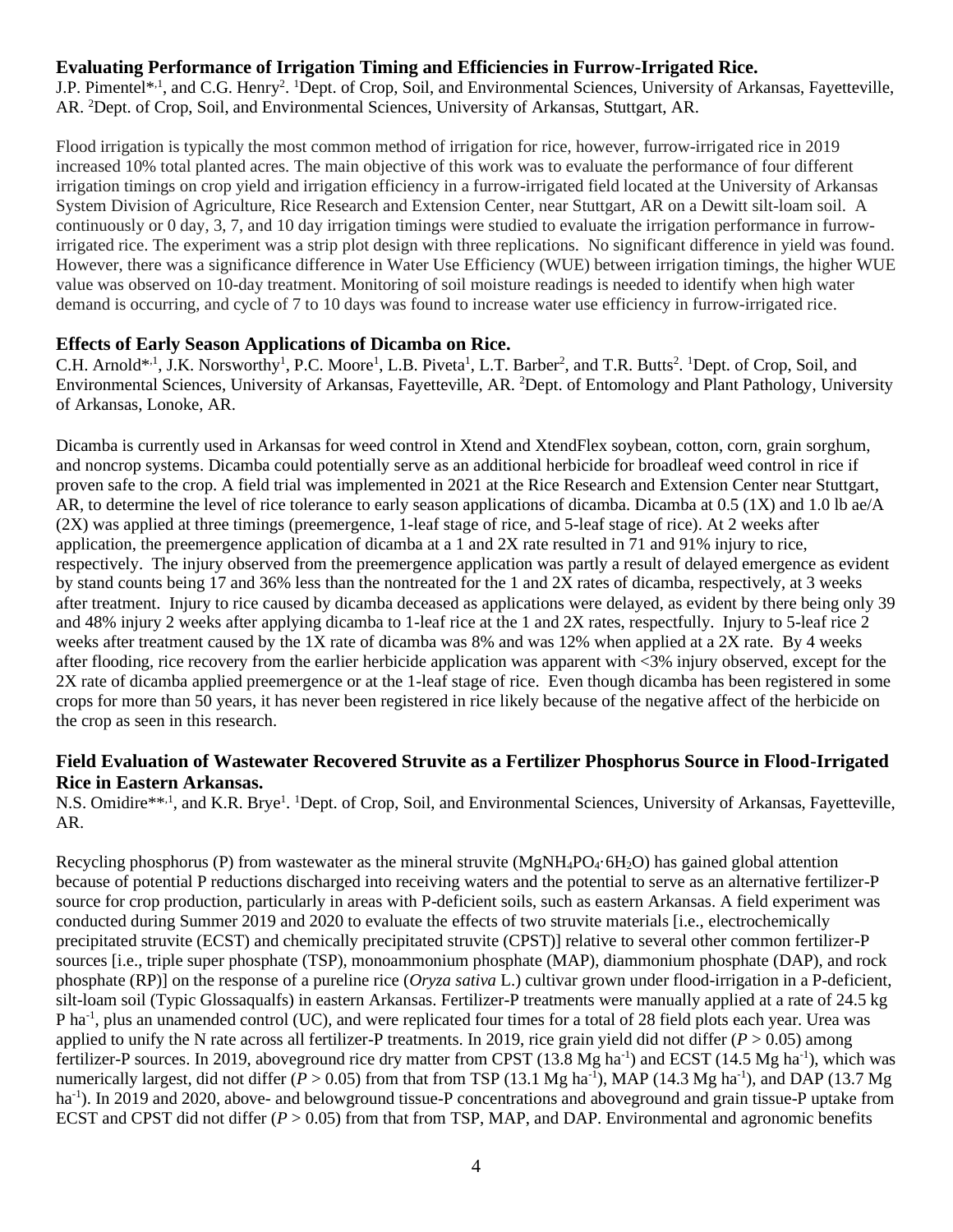make wastewater-recycled struvite an attractive, alternative fertilizer-P-source option for P fertilization of flood-irrigated rice.

#### **Impact of a Volatility Reduction Agent and Surface Type on Dicamba Volatility.**

M.L. Zaccaro-Gruener\*\*,<sup>1</sup>, J.K. Norsworthy<sup>1</sup>, M.C. Castner<sup>1</sup>, and T.L. Roberts<sup>1</sup>. <sup>1</sup>Dept. of Crop, Soil, and Environmental Sciences, University of Arkansas, Fayetteville, AR.

The continued off-target movement of dicamba led the U.S. Environmental Protection Agency in fall of 2020 to require the addition of a volatility-reducing agent (VRA) to the dicamba formulations labeled for use in Xtend and XtendFlex crops. Two field experiments were conducted in 2021, at the Milo J. Shult Agricultural Research and Extension Center, in Fayetteville, AR. The objective of this research was to test the extent to which dicamba volatility was impacted by the addition of VRA to a dicamba plus glyphosate mixture applied to different target surfaces. Treatments were made to trays of soil or XtendFlex cotton seedlings that were then placed in the center of low tunnels established along two rows of susceptible soybean used as bioindicators. Air samples in the center of the tunnels were collected for 48 hours after application. Average injury to soybean was the highest (26%) when glyphosate was added to dicamba without a VRA. Treatments containing VRA resulted in 10% and 11% injury with and without glyphosate added to the solution, respectively. The analysis of the pH of solutions showed acidification provided by the addition of glyphosate to dicamba. However, the addition of VRA increased the pH of the solution above 5, even when glyphosate was present. The laboratory analysis of the air samples is not yet available; however, field results indicate that the use of VRA provided a significant reduction of dicamba volatilization; nevertheless, secondary movement of the dicamba was not eliminated.

#### **Plant Productivity and Nutrient Uptake as Affected by Tillage and Site Position in Furrow-Irrigated Rice.**

D. Della-Lunga\*\*<sup>,1</sup>, K.R. Brye<sup>1</sup>, C.G. Henry<sup>2</sup>, and J.M. Slayden<sup>1</sup>. <sup>1</sup>Dept. of Crop, Soil, and Environmental Sciences, University of Arkansas, Fayetteville, AR. <sup>2</sup>Dept. of Crop, Soil, and Environmental Sciences, University of Arkansas, Stuttgart, AR.

Furrow-irrigated rice (*Oryza sativa* L.) is a relatively new production system that has been shown to have increased wateruse efficiency and reduced operational costs. However, due to spatial variations in soil moisture, field studies are necessary to evaluate potential resulting variations in rice growth and yield in the furrow-irrigated production system. The objective of this study was to evaluate the effects of tillage practice [conventional tillage (CT) and no-tillage (NT)] and site position (up-, mid-, and down-slope) on aboveground biomass, yield, and aboveground tissue and grain nitrogen (N) concentration and uptake from rice grown in a silt-loam soil in a direct-seeded, furrow-irrigated production system in eastern Arkansas. Field research was conducted from May to September during the 2018 and 2019 rice growing seasons. Total aboveground dry matter (DM), vegetative DM, and yield were unaffected  $(P > 0.05)$  by tillage or site position in either growing season. Vegetative tissue and grain N concentrations and uptake were generally at least 10% greater (*P* < 0.05) under CT than NT, but did not substantially differ by site position during the drier 2018 growing season. During the wetter 2019 growing season, vegetative and grain N concentrations and uptake were generally at least 20% greater  $(P < 0.05)$  at the up-than at the mid- or down-slope positions. Results suggest that different soil and nutrient management per site position may need to be considered to maximize nutrient uptake and reduce losses, thus improving the agronomic suitability of the furrow-irrigated rice production system.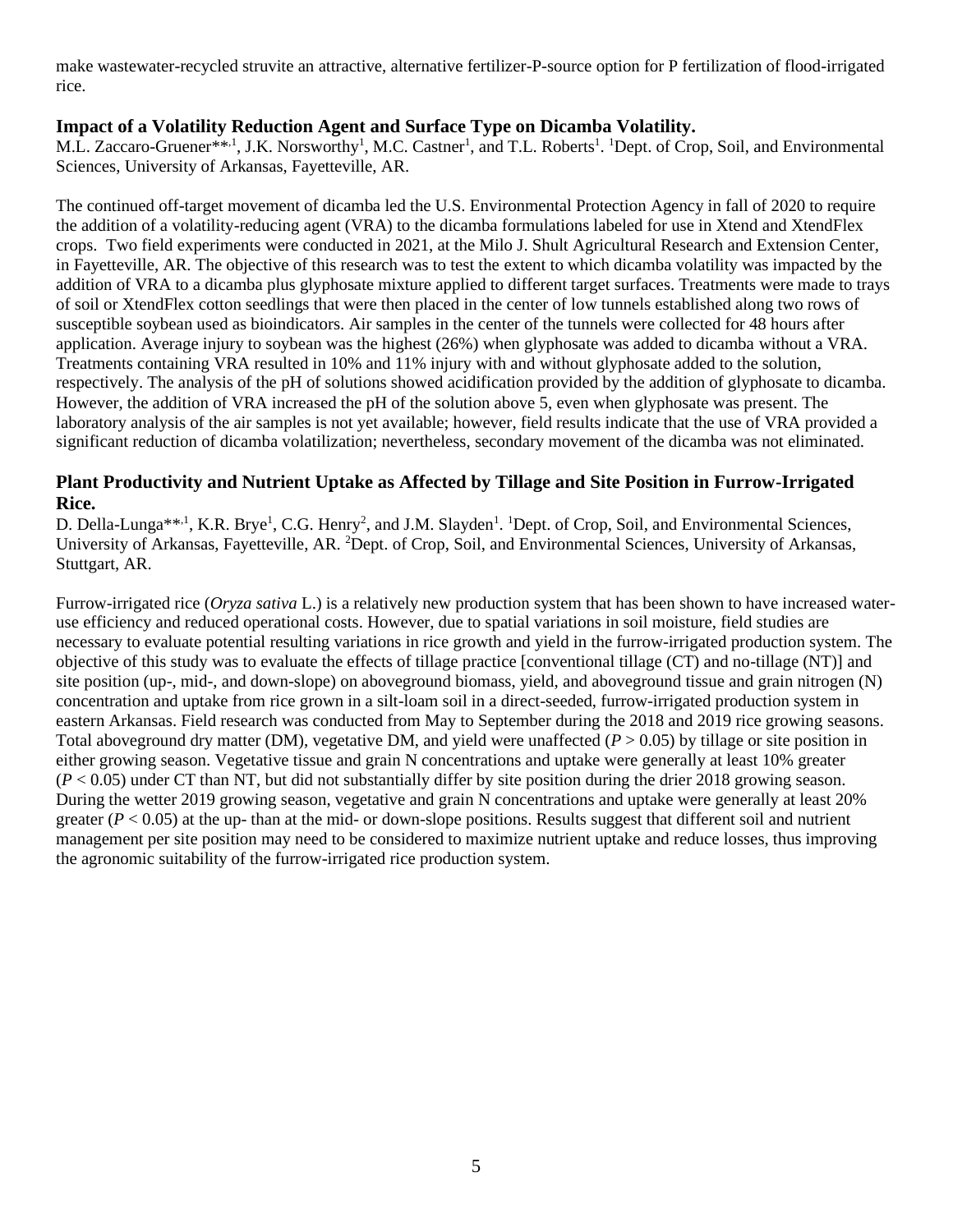#### **Does the Addition of Glutathione** *S***-Transferase Inhibitors Overcome Glufosinate Resistance in** *Palmer Amaranth***?**

P. Carvalho-Moore\*\*<sup>1</sup>, J.K. Norsworthy<sup>1</sup>, F. Gonzalez-Torralva<sup>1</sup>, T. Barber<sup>2</sup>, L.B. Piveta<sup>2</sup>, and M.L. Zaccaro-Gruener<sup>1</sup>. <sup>1</sup>Dept. of Crop, Soil, and Environmental Sciences, University of Arkansas, Fayetteville, AR. <sup>2</sup>Dept. of Crop, Soil, and Environmental Sciences, University of Arkansas, Lonoke, AR.

Resistance to glufosinate in Palmer amaranth was first reported in 2021 in Arkansas, and alternative control options for these resistant populations is a high priority. Enhanced herbicide detoxification by glutathione *S*-transferase (GST) enzymes is one of the possible resistance mechanisms responsible for glufosinate resistance. Therefore, experiments were designed to 1) evaluate if the addition of a GST-inhibitor would overcome glufosinate resistance in Palmer amaranth; and 2) quantify the number of glutamine synthetase (GS) gene copies (enzyme inhibited by glufosinate) present in resistant plants. Seedlings of the resistant (20-59) and susceptible (SS) accessions were transplanted into a field located at the Milo J. Shult Agricultural Research & Extension, Fayetteville, AR. The treatments were glufosinate applied at 10 a.m., glufosinate at 10 p.m., and glufosinate + GST-inhibitor [NBD-Cl (4-chloro-7-nitrobenzofurazan)] at 10 p.m. The rates for glufosinate and NBD-Cl were 0.585 lb ai/A and 0.11 lb ai/A, respectively. A randomized complete block design with four replicates was used with a nontreated control for comparison. The total number of plants per accession in each plot was counted prior to and two weeks after application to calculate mortality (%). Concomitantly with the field experiment, gene copy number assay was conducted with DNA extracted from nontreated plants from two different susceptible populations and glufosinate survivors from accession 20-59. GS copy number was calculated relative to two standard genes. Overall, mortality was 17% and 97% for 20-59 and SS, respectively. Mortality did not differ among treatments. Relative to two standard genes, gene copy number in the resistant accession was 85- and 86-fold. In the two susceptible accessions, it had an average of 2-fold relative to both standards used. An increase in the GS gene copy number enables resistant plants to produce enough enzyme to survive glufosinate, which explains why the addition of a GST-inhibitor had no impact on the control of glufosinate-resistant Palmer amaranth.

#### **Evaluation of Sampling Techniques and Insecticide Seed Treatments in Furrow-Irrigated Rice for Control of Rice Billbug,** *Sphenophorus Pertinax***, in Arkansas.**

C.A. Floyd\*\*,<sup>1</sup>, G.M. Lorenz<sup>1</sup>, N.R. Bateman<sup>2</sup>, B.C. Thrash<sup>1</sup>, S.G. Felts<sup>2</sup>, W.A. Plummer<sup>2</sup>, M. Mann<sup>2</sup>, C. Rice<sup>3</sup>, T. Newkirk<sup>3</sup>, A. Whitfield<sup>3</sup>, Z. Murray<sup>3</sup>, and T. Harris<sup>3</sup>. <sup>1</sup>Dept. of Entomology and Plant Pathology, University of Arkansas, Lonoke, AR. <sup>2</sup>Dept. of Entomology and Plant Pathology, University of Arkansas, Stuttgart, AR. <sup>3</sup>Dept. of Entomology and Plant Pathology, University of Arkansas, Fayetteville, AR.

Arkansas rice producers have increased furrow irrigated rice (FIR) production acreage as a cost saving tillage and rotation practice. The elimination of a flood across the field has made rice more susceptible to rice billbug (*Sphenophorus pertinax*). Historically, this insect has been considered a minor pest in traditional flood irrigated production system, only being observed on levees or dry paddies in the field. Rice billbugs feed on the roots and tillers of the rice plants, causing dead tillers and rice panicles to abort, resulting in direct yield loss. As FIR acreage continues to increase in Arkansas, sampling and management strategies for billbug is needed.

An experiment was conducted in 2020 & 2021 to evaluate the effectiveness of insecticide seed treatments for control of rice billbug. Neonicotinoid and diamide insecticide seed treatments, alone and in combination were included in the study. Rice plots were monitored throughout the year for rice billbug damage. Multiple sampling methods were tested to correlate rice billbug damage to grain yield. When signs of billbug feeding were observed, rice was sampled by counting total tillers and damaged tiller in five linear feet per plot. After panicle emergence, the number of blank heads per five linear feet within a plot were also recorded. None of the tested sampling methods showed a relationship between damage and grain yield. Rice overtreated with NipsIt in combination with Fortenza showed significantly lower damaged tillers as well as, significantly higher grain yield when compared to neonicotinoid seed treatments. In regard to yield, plots with a seed treatment containing a neonicotinoid in combination with a diamide, resulted in yields greater than the untreated check or rice treated solely with a neonicotinoid seed treatment. Rice treated with any insecticide seed treatment resulted in greater yields when compared to the untreated check. These data suggest that in a FIR scenario, insecticide seed treatment should include the diamide chemistry to retain greatest yields from rice billbug feeding.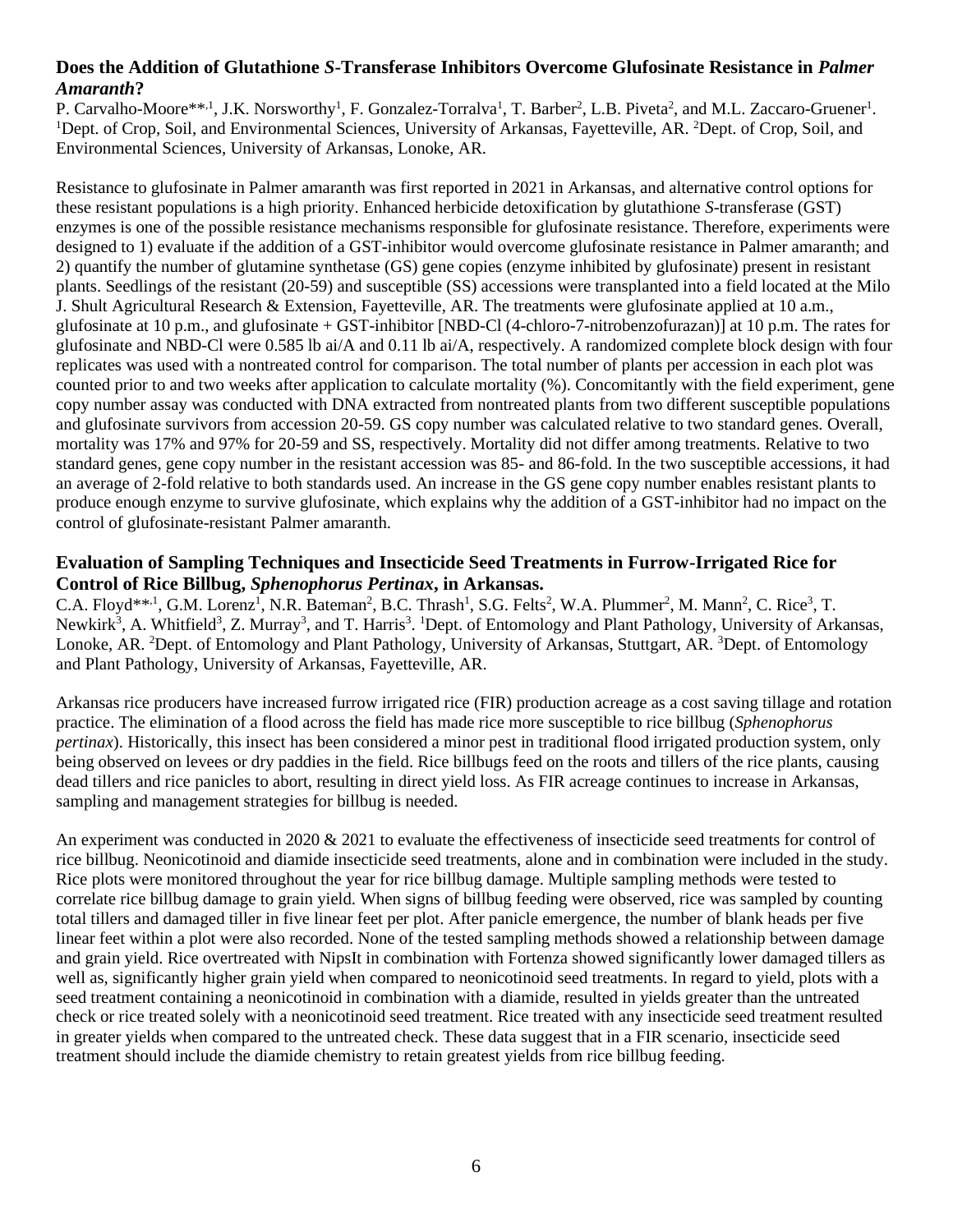#### **Desiccation of Cotton with the use of Reviton.**

L. Adams\*\*<sup>1</sup>, T. Barber<sup>2</sup>, J.K. Norsworthy<sup>1</sup>, T. Raper<sup>3</sup>, D. Miller<sup>4</sup>, B. Pieralisi<sup>5</sup>, and R. Doherty<sup>6</sup>. <sup>1</sup>Dept. of Crop, Soil, and Environmental Sciences, University of Arkansas, Fayetteville, AR. <sup>2</sup>Dept. of Crop, Soil, and Environmental Sciences, University of Arkansas, Lonoke, AR. <sup>3</sup>Dept. of Plant Sciences, University of Tennessee, Jackson, TN. <sup>4</sup>Dept. of Plant, Environment Management, and Soil Sciences, Louisiana State University, St. Joseph, LA. <sup>5</sup>Dept. of Plant and Soil Sciences, Mississippi State University, Starkville, MS. <sup>6</sup>Dept. of Crop, Soil, and Environmental Sciences, University of Arkansas, Monticello, AR.

Cotton growers in the mid-southern U.S. region face many late season challenges imposed by adverse weather conditions that vary spatially and temporally. As a result, growers must apply the best cotton defoliation option at the correct time to maintain fiber quality and ensure a timely and efficient harvest. The objective of this research was to evaluate different rates of the newly registered cotton defoliant Reviton as a cotton harvest aid. Experiments were conducted in 2021, onfarm in Tillar, Arkansas and at the R.R Foil Plant Sciences Research Center at Mississippi State, Mississippi to evaluate Reviton as a cotton defoliant and determine the impact from different rates of Reviton on cotton defoliation, desiccation, and regrowth inhibition. Reviton rates ranging from 0.5 - 1.0 fl oz/A were applied initially when cotton reached 60% open as well in a sequential application following a standard application of Drop at 2 fl oz/A, Folex at 6 fl oz/A, and Finish 6 at 8 fl oz/A. Reviton efficacy was compared to the standard as well as to Aim at 0.75 fl oz/A. Results from the study conducted in Arkansas indicate that Reviton applied at 0.75 fl oz/a at 60% boll open resulted in the greatest percent defoliation (42%) and desiccation (50%) seven days after application. However, results from the study conducted in Mississippi indicate that Reviton applied at 0.5 fl oz/A of recommended rate at the same growth stage resulted in the greatest percent defoliation (43%) and desiccation (40%) seven days after application. In addition, visual ratings of defoliation and desiccation seven days after the second application had values greater than 98% regardless of defoliation treatment. However, following the third application, results indicate percent regrowth was lowest for the standard treatment which included thidiazuron (Drop). Reviton applied at the 0.75 fl oz/A and 0.5 fl oz/A of rate resulted in the greatest percent defoliation and desiccation seven days after application. However, these treatments also resulted in the greatest amount of re-growth 14 days after application. Initial results indicate that Reviton has a fit as an effective cotton defoliant as long as lower rates are utilized and temperatures are cool enough to prevent regrowth.

#### **Monitoring and Correcting Potassium Hidden Hunger in Arkansas Soybean.**

C.C. Ortel\*\*<sup>,1</sup>, T.L. Roberts<sup>1</sup>, N.A. Slaton<sup>1</sup>, W.J. Ross<sup>2</sup>, L. Purcell<sup>1</sup>, K.A. Hoegenauer<sup>1</sup>, M.V. Pessotto<sup>1</sup>, C.A. Followell<sup>1</sup>, and A. Smartt<sup>1</sup>. <sup>1</sup>Dept. of Crop, Soil, and Environmental Sciences, University of Arkansas, Fayetteville, AR. <sup>2</sup>Dept. of Crop, Soil, and Environmental Sciences, University of Arkansas, Lonoke, AR.

Potassium (K) deficiency is one of the most important yield limiting factors in Arkansas soybean (*Glycine max*) production and can be difficult to identify due to the lack of visual symptoms. Plant nutrient concentrations can change significantly over the course of the growing season and oftentimes provide a moving target for nutrient sufficiency. Interpretations of diagnostic tissue-K concentrations are only adequate for very specific growth stages and prevent interpretation and successful identification of hidden hunger across the growing season. These challenges lead Slaton et al. (2020) to delineate the crop response to fertilizer-K at key growth stages and develop a dynamic critical tissue-K concentration for interpretation of sufficiency from the R2-R6 growth stages. However, the rate of fertilizer-K necessary to correct the various levels of deficiency and achieve maximum yield remains unknown. Our objectives were to correlate the trifoliolate-K with relative grain yield, to calibrate the rate of fertilizer-K needed to achieve 95% relative grain yield, and to evaluate the economic viability of in-season K applications to soybean. Treatments included multiple rates of granular muriate of potash at 15 days after R1 (DAR1), 30 DAR1, and 45 DAR1. Research was conducted in 2021 across multiple fields and soil-test K levels. The results indicate that soybean responded positively to K fertilization (*P*< 0.10) at 15 and 30 DAR1 when trifoliolate-K is below the critical concentration, but not at 45 DAR1. Therefore, in-season applications are effective at maintaining yield if applied during early reproductive growth. However, a delay in application timing may jeopardize yield potential to a degree that is no longer profitable to correct. Calibrated K rates related to tissue-K concentrations for a given growth stage will enable producers to correct deficiencies in-season with the appropriate fertilizer rate to maximize yield and profit.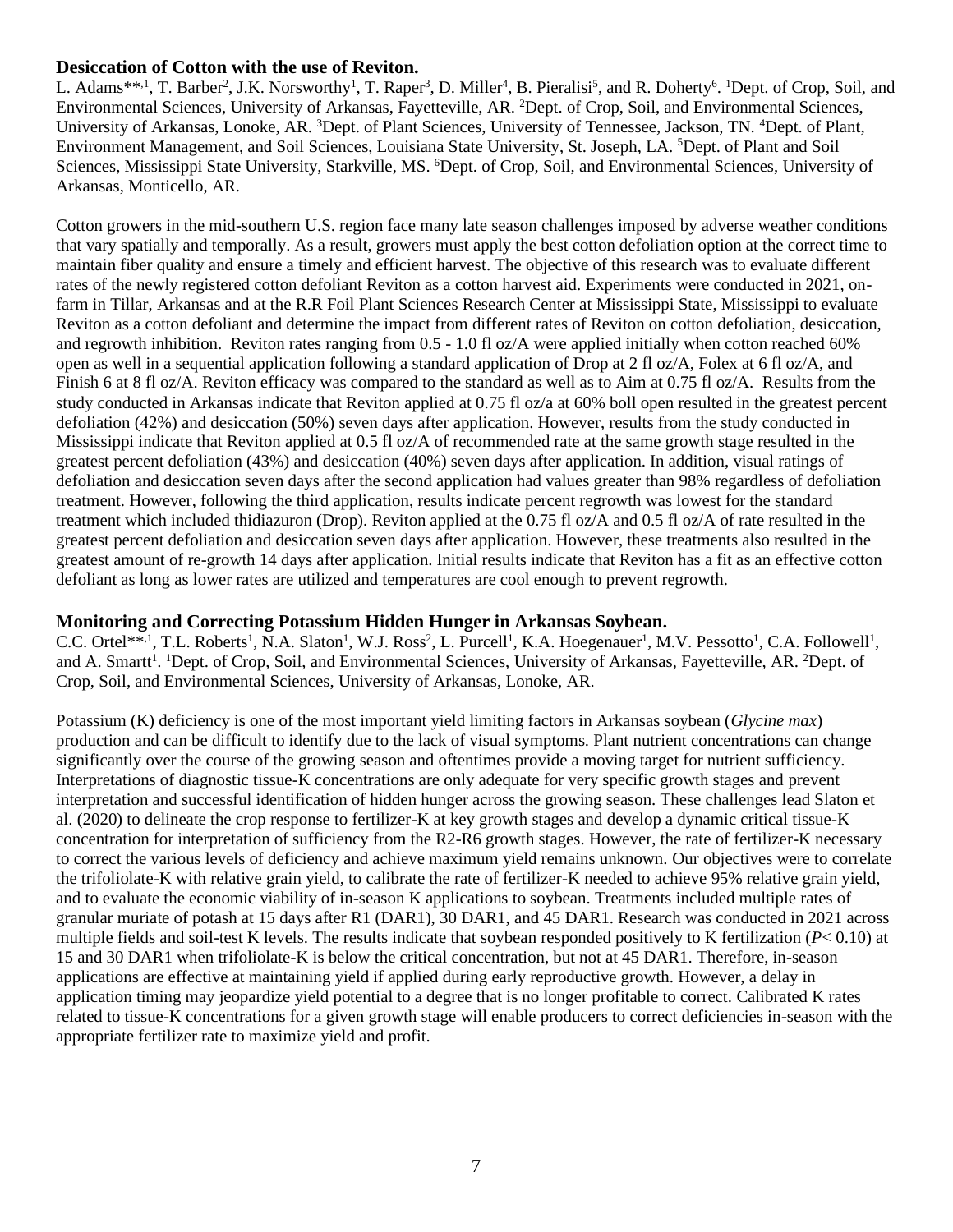#### **What We Know: Potassium Borate as a Volatility Reducing Agent and Nutritional Additive.**

M.C. Castner\*\*<sup>1</sup>, J.K. Norsworthy<sup>1</sup>, T.L. Roberts<sup>1</sup>, and B.L. Cotter<sup>1</sup>. <sup>1</sup>Dept. of Crop, Soil, and Environmental Sciences, University of Arkansas, Fayetteville, AR.

The *N,N*-bis(3-aminopropyl)methylamine salt of dicamba (Engenia™) and diglycolamine (DGA) salt of dicamba with potassium acetate (XtendiMax™ with VaporGrip™ Technology) are two of three low-volatile dicamba products labeled for preemergence and postemergence control of broadleaf weeds in dicamba-resistant cotton and soybean. The University of Arkansas Systems Division of Agriculture has been evaluating and was recently granted a patent for use of potassium tetraborate tetrahydrate (potassium borate) as a dicamba volatility-reducing agent (VRA) and boron (B) nutritional with the capacity to alleviate B deficiencies that can be common in Arkansas. To evaluate the volatility-reducing properties of potassium borate compared to DGA dicamba plus VaporGrip™, two low tunnel (Fayetteville, AR) and two large-scale (Fayetteville and Newport, AR) experiments were conducted in 2020. For low tunnel experiments, six increasing concentrations of potassium borate (0.00625, 0.0125, 0.025, 0.05, and 0.1 M) were combined with DGA dicamba at 0.5 lbs ae  $A^{-1}$  plus the potassium (K) salt of glyphosate at 1.12 lbs ae  $A^{-1}$ . The large-scale experiments consisted of two treatments, DGA dicamba with VaporGrip<sup>TM</sup> plus K salt of glyphosate at 0.5 and 1.12 lbs ae  $A^{-1}$ , respectively, with and without potassium borate at a 0.1 M concentration. A positive potassium borate concentration response was observed in the low tunnel experiments for the three evaluated parameters, with 0.025- to 0.1-M showing minimal maximum and average injury and distance traveled to 5% injury compared to lower potassium borate concentrations or no additive. The large-scale experiment corresponded well to low tunnel results at both locations, indicating that 0.1 M potassium borate is sufficient to reduce dicamba volatility. Overall, potassium borate has shown promise as a VRA in small- and large-scale trials, and continued research is needed to evaluate crop tolerance and nutritional capabilities of this additive.

#### **Influence of Seeding Rate on Five New Rice Cultivars.**

L.R. Amos<sup>‡,1</sup>, J.T. Hardke<sup>1</sup>, D.L. Frizzell<sup>1</sup>, E. Castaneda-Gonzalez<sup>1</sup>, T.L. Clayton<sup>1</sup>, and G.T. Hampton<sup>1</sup>. <sup>1</sup>Dept. of Crop, Soil, and Environmental Sciences, University of Arkansas, Stuttgart, AR.

Seeding rate studies determine optimal seeding rates for new cultivars to achieve maximum grain yields. In this study, five new rice cultivars were seeded at five different rates. Jewel, Lynx, DG263L, CLL16, and CLL17 were seeded at rates of 10, 20, 30, 40, and 50 seed/ft<sup>2</sup>. These five cultivars were also evaluated in a similar 2020 study. The seeds were treated with fungicides and an insecticide in accordance with current rice production recommendations. The trials were planted at three locations including the Rice Research and Extension Center (Stuttgart, AR), Pine Tree Research Station (Colt, AR), and Northeast Research and Extension Center (Keiser, AR). Stand densities were determined at the 2-3 leave stage and grain yields were recorded at harvest. For all cultivars, stand density increased significantly as seeding rate increased. For all cultivars at all locations, a 20 seed/ft2 seeding rate achieved stand densities in the current recommended range to optimize grain yield. In many instances, stand densities even at the lowest seeding rate of 10 seed/ft2 were at or near the recommended range. Due to unusually high stand densities compared to previous studies, few differences in grain yield were observed between seeding rates. This research suggests that under optimal conditions for achieving stand densities, currently recommended seeding rates could be lowered considerably.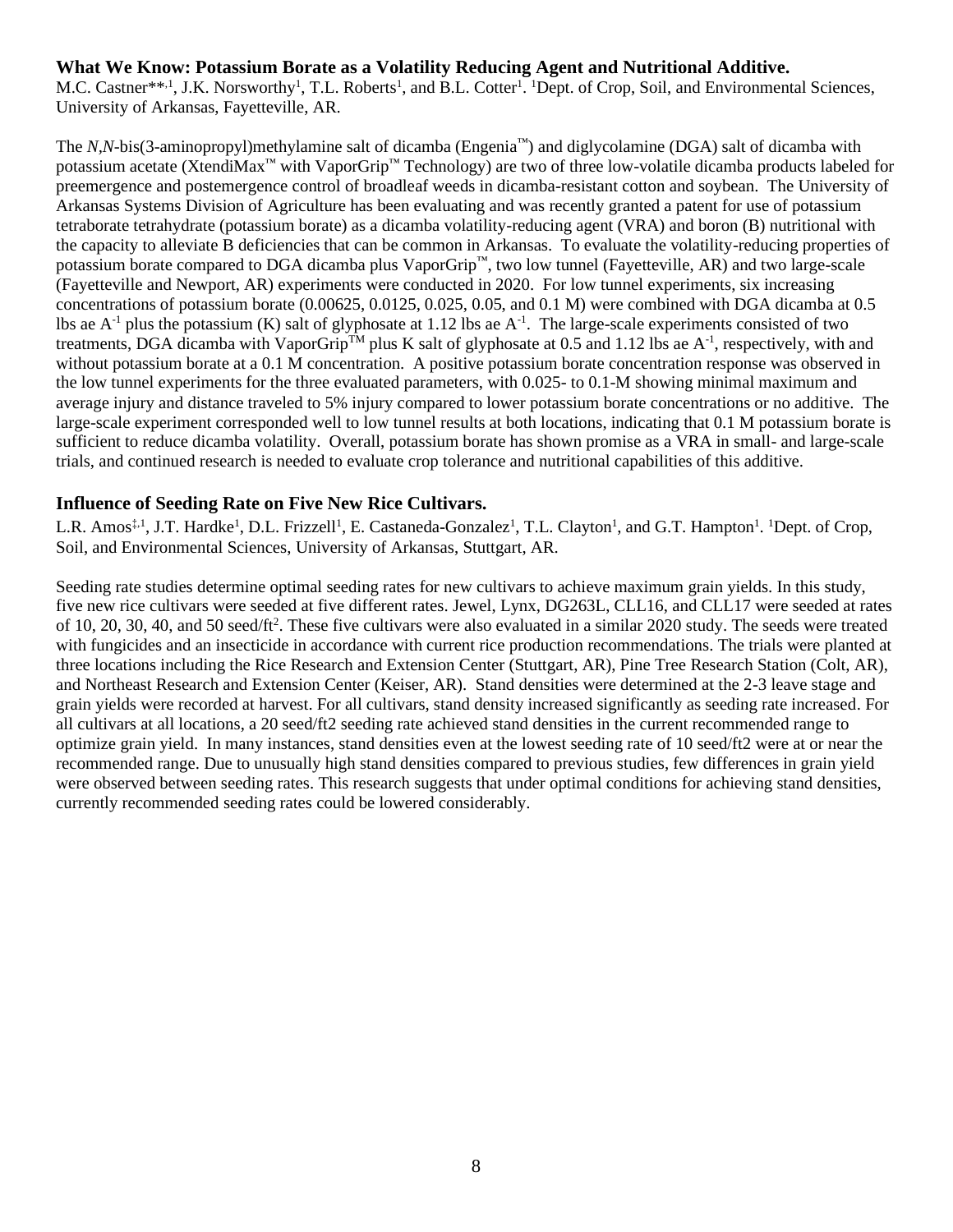#### **Impact of Defoliation on Rice Growth and Yield.**

S.G. Felts<sup>‡,1</sup>, N.R. Bateman<sup>1</sup>, G.M. Lorenz<sup>2</sup>, B.C. Thrash<sup>2</sup>, W.A. Plummer<sup>2</sup>, M. Mann<sup>2</sup>, C.A. Floyd<sup>2</sup>, T.B. Newkirk<sup>3</sup>, C. Rice<sup>3</sup>, A. Whitfield<sup>3</sup>, Z. Murray<sup>3</sup>, and T. Harris<sup>3</sup>. <sup>1</sup>Dept. of Entomology and Plant Pathology, University of Arkansas, Stuttgart, AR. <sup>2</sup>Dept. of Entomology and Plant Pathology, University of Arkansas, Lonoke, AR. <sup>3</sup>Dept. of Entomology and Plant Pathology, University of Arkansas, Fayetteville, AR.

Armyworms are commonly found in rice fields in the mid-southern US and have the potential to cause severe defoliation to the rice crop. The two main armyworm species observed in rice in this region are true armyworms and fall armyworm. It is common to see infestations occur at all growth stages of rice. The current threshold for armyworms in rice is based on the number of larvae per square foot. A defoliation based threshold would provide growers and consultants with a simple way to make economically sound decisions for controlling armyworms in rice. Studies were conducted from 2019 through 2021 where rice was mechanically defoliated at 0, 33, 66, and 100% with a weed eater at two-three leaf, early tiller, late tiller, and green ring growth stages across three planting dates. No yield loss was observed at the 2-3 leaf or either tillar stage. However, large amounts of yield loss were observed when plants were defoliated either 66 or 100% at the green ring growth stage. A delay in heading was also observed when plants were defoliated at 66 or 100% during any growth stage in 2019. Maturity delays were also observed in 2020 and 2021, but was not as severe as what was observed in 2019. Yield loss and delays in heading were greater for the May planting date compared to the April or June planting date. This data has helped to develop a defoliation-based threshold in rice to keep rice growers profitable.

#### **Can Remote Sensing Technology be used to Identify Weedy Areas in Rice?**

O.W. France<sup>‡, 1</sup>, A.M. Poncet<sup>1</sup>, E.L. Sears<sup>1</sup>, G.P. Rothrock<sup>1</sup>, J.K. Norsworthy<sup>1</sup>, T.R. Butts<sup>2</sup>, and J.T. Hardke<sup>3</sup>. <sup>1</sup>Dept. of Crop, Soil, and Environmental Sciences, University of Arkansas, Fayetteville, AR. <sup>2</sup>Dept. of Crop, Soil, and Environmental Sciences, University of Arkansas, Lonoke, AR. <sup>3</sup>Dept. of Crop, Soil, and Environmental Sciences, University of Arkansas, Stuttgart, AR.

Rice is one of the most important crops worldwide and to the U.S. midsouth, with roughly half of U.S. rice grown in Arkansas. As a flooded crop, rice presents unique production challenges, especially when it comes to weed control. Weed control is a key factor to maintaining crop yield and quality, and as dynamics such as herbicide resistance impact weed control methods, incorporation of new tools and technologies could provide a means to respond to this problem. Incorporating remote sensing technology via drone and the development of an algorithm to automatically detect weed control in rice would provide producers with a tool to improve weed management and aid decision making. A study was conducted in 2021 in Arkansas to determine the possibility of detecting weeds via drone imagery versus that of groundtruth data. Data were collected from various experimental weed-control plots at multiple agricultural research stations and from commercial production rice fields. In each location, RGB drone images were taken at multiple altitudes using a DJI Phantom 4 Pro V2.0 and a DJI Mavic Air and weed pressure was rated. Weed pressure was quantified in the field and within the collected aerial imagery according to weed composition and percent weed biomass versus crop biomass. Ratings were taken per 0.25m<sup>2</sup> before flood establishment and per experimental plot afterward. A categorical rating scale from 0 to 5 was constructed to aid biomass rating. Weed biomass samples were also collected from commercial fields near harvest then compared to ground-truth and aerial image ratings. Aerial image ratings were compared to the groundtruth ratings. Accuracy and precision of ratings were modeled as a function of rice growth stage, represented weed species and image spatial resolution. The aerial image ratings strongly correlated with the ground-truth ratings at specific spatial resolutions. Results from this study provide the groundwork needed to automate remote sensing drone imagery interpretation for weed detection in rice fields.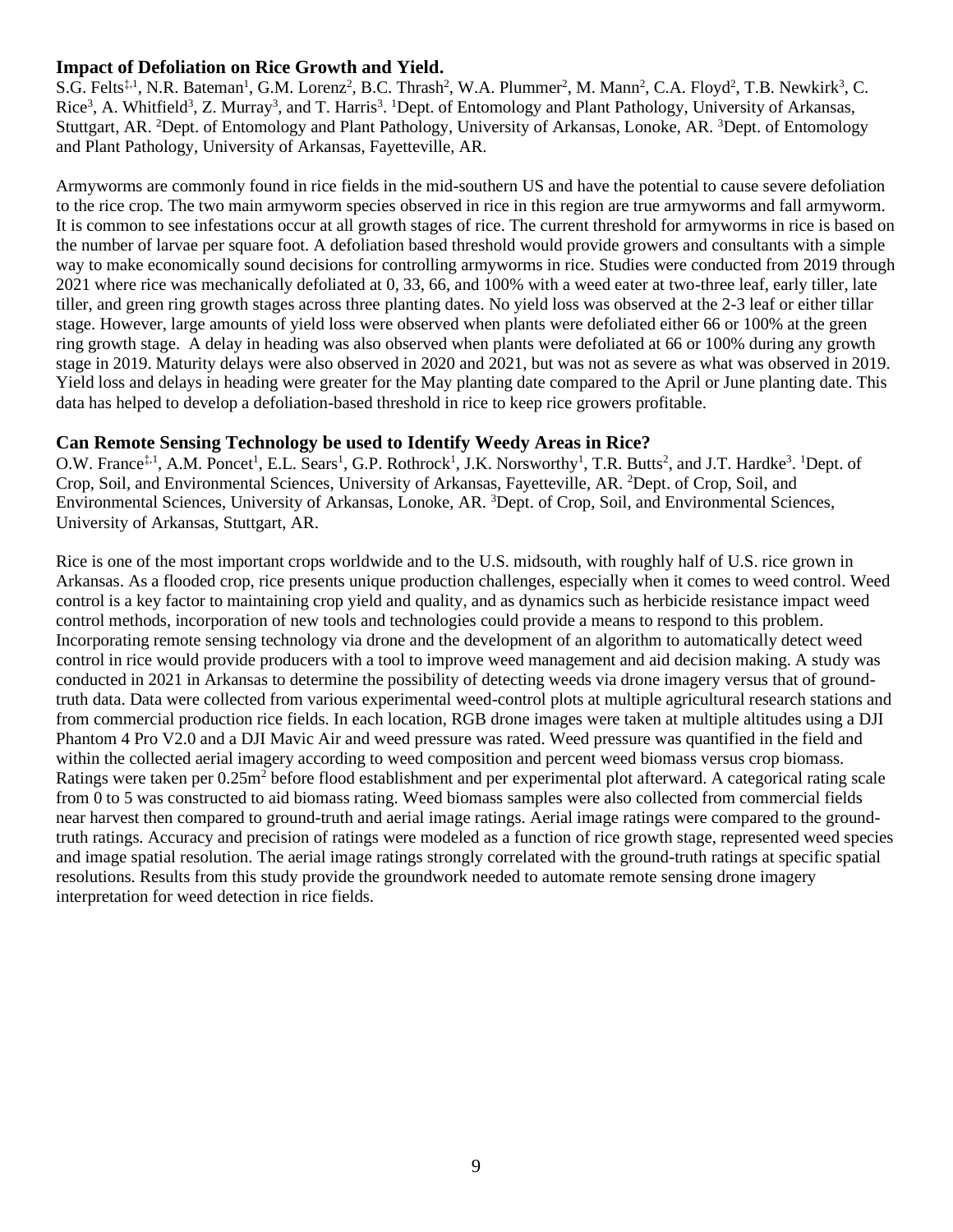#### **Potential for Harvest Weed Seed Control in Arkansas Rice.**

M.M. Houston<sup>‡, 1</sup>, J.K. Norsworthy<sup>1</sup>, and L.B. Piveta<sup>1</sup>. <sup>1</sup>Dept. of Crop, Soil, and Environmental Sciences, University of Arkansas, Fayetteville, AR.

Barnyardgrass, Palmer amaranth, and weedy rice are difficult-to-control weeds in Arkansas rice, especially with the evolving herbicide resistance issues throughout the Midsouth. Arkansas rice growers are looking for alternative methods to not only control these weeds during the growing season, but are also trying to limit soil-seedbank replenishment from escapes. The objective of this experiment was to evaluate two herbicide programs with and without the use of a Redekop seed destructor for harvest weed seed control in furrow-irrigated row rice. The experiment was initiated in Keiser, Arkansas in 2021 and will continue through the 2023 growing season. In general, the Redekop seed destructor functioned well 14 days after desiccation of rice. At this time, samples collected from the seed destructor are being processed, and results from these grow-outs will be presented. Overall, it appears that the Redekop seed destructor could be a valuable asset for rice growers, but further research on extent of seed shattering, especially for weeds like barnyardgrass and Palmer amaranth in row rice are needed. For growers looking to limit problematic weeds in rice, the addition of harvest weed seed control through seed destructors has potential to aid chemical weed control tactics.

#### **Evaluation of Palmer Amaranth Accessions for Sensitivity to Glufosinate and Dicamba.**

L.B. Piveta<sup>‡,1</sup>, J.K. Norsworthy<sup>1</sup>, T. Barber<sup>2</sup>, and T. Butts<sup>2</sup>. <sup>1</sup>Dept. of Crop, Soil, and Environmental Sciences, University of Arkansas, Fayetteville, AR. <sup>2</sup>Dept. of Crop, Soil, and Environmental Sciences, University of Arkansas, Lonoke, AR.

Palmer amaranth (*Amaranthus palmeri*) is a weed that remains at the center of row crop management concerns in the Midsouth due to the rapid growth and constant evolution of herbicide resistance. To determine the sensitivity of Palmer amaranth to glufosinate and dicamba across Arkansas, sixty-eight unique accessions were evaluated in response to both herbicides in a 2018 to 2020 screening conducted under greenhouse conditions in Fayetteville, AR. Screenings were initiated immediately following sample threshing and seed harvest. Approximately 4 to 7 days after emergence, Palmer amaranth plants from each accession were transplanted into premade 50-cell trays and separated by herbicide treatment. Palmer amaranth accessions were screened to glufosinate (Liberty at 14.5 and 29 fl oz/A) and dicamba (Clarity at 8 and 16 fl oz/A), which are a respective 0.5 and 1x of the labeled field usage rate. All herbicide applications were made when the majority of Palmer amaranth in each tray reached a height of 3 to 4 inches. Approximately 21 days after application, quantitative data in the form of live/dead counts were recorded. For adequate analysis, a minimum of 100 plants was screened for each accession inside each herbicide treatment. Overall, twenty-three Palmer amaranth accessions had greater than 10% survival to a 1x of glufosinate and thirteen of these accessions had 20% or greater survival. Of the sixty-eight total Palmer amaranth samples from 2018 to 2020, thirty-three demonstrated 1% survival or less in response to a full rate of glufosinate. For dicamba, twenty-two accessions had 10% or greater survival to a 1x rate, with eight of these accessions having 20% or greater survival. When paired with the amount of survival to a 0.5x rate of dicamba and glufosinate, it is evident that glufosinate- and dicamba-resistant Palmer amaranth is already present and could be developing quickly across Arkansas. The lack of control with both herbicides for some Palmer amaranth accessions is evidence that integration of additional strategies into current weed control programs is needed.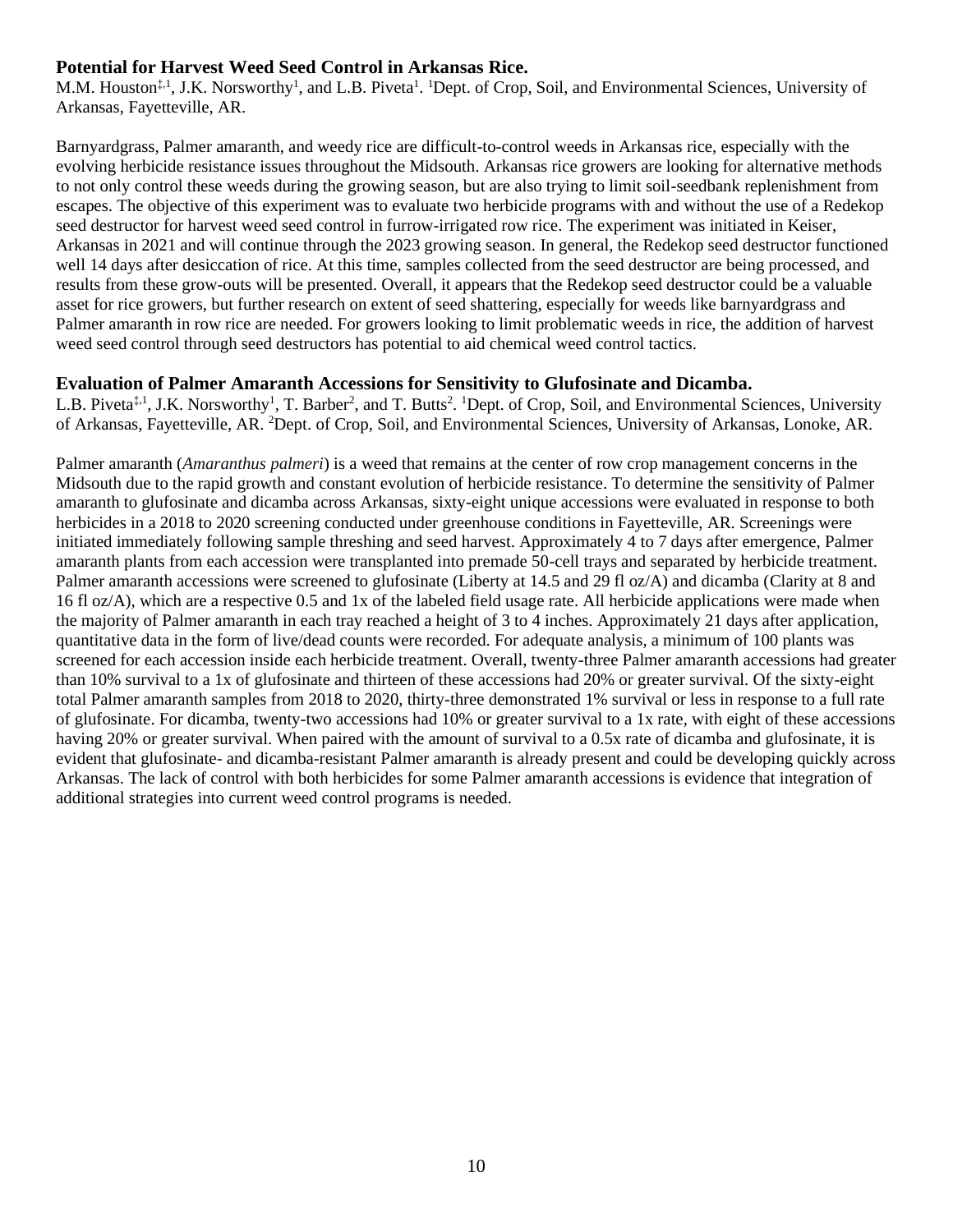#### **Control of Tarnished Plant Bug with Selected Insecticides in Cotton.**

W.A. Plummer<sup>‡, 1</sup>, M. Mann<sup>1</sup>, G.M. Lorenz<sup>1</sup>, B.C. Thrash<sup>1</sup>, N.R. Bateman<sup>2</sup>, S.G. Felts<sup>2</sup>, C.A. Floyd<sup>1</sup>, T.B. Newkirk<sup>3</sup>, C. Rice<sup>3</sup>, A. Whitfield<sup>3</sup>, Z. Murray<sup>3</sup>, and T. Harris<sup>3</sup>. <sup>1</sup>Dept. of Entomology and Plant Pathology, University of Arkansas, Lonoke, AR. <sup>2</sup>Dept. of Entomology and Plant Pathology, University of Arkansas, Stuttgart, AR. <sup>3</sup>Dept. of Entomology and Plant Pathology, University of Arkansas, Fayetteville, AR.

Tarnished Plant Bug (*Lygus lineolaris*) is the number one insect pest in mid-south cotton production. Plant bug feeding causes square loss, deformed flowers, and damaged bolls, ultimately resulting in reduced yield. Growers and consultants rely on foliar insecticide applications to control plant bugs, with growers averaging 4.7 insecticide applications per acre treated. These trials are part of a regional Midsouth study conducted the past four years to evaluate the efficacy of insecticides currently labeled for control of this pest. These trials are also used to determine a base level of control to monitor for insecticide resistance to individual insecticides, and to serve as a source of data for registration of new insecticides that may become available. Also, these data are used to ensure that current recommendations of these insecticides are still viable. Insecticides evaluated include: Transform (sulfoxaflor), Centric (thiamethoxam), Vydate (oxamyl), Orthene (acephate), Brigade (bifenthrin), Bidrin (dicrotophos), Admire Pro (imidacloprid), Carbine (flonicamid) and Diamond (novaluron). Treatments were initiated when a threshold of six TPB per ten row feet was found in the test area and are reapplied when a majority of the treatments exceeded threshold after the initial application. Results indicated that Diamond and Transform performed consistently better than many of the other insecticides. Many of the insecticides tested failed to provide any consistent level of adequate control.

#### **Non-target Site Resistance to Acetyl CoA Carboxylase (***ACCase***)-Inhibiting Herbicides in Barnyardgrass.**

F. Gonzalez-Torralva<sup>‡, 1</sup>, J.K. Norsworthy<sup>1</sup>, and L.B. Piveta<sup>1</sup>. <sup>1</sup>Dept. of Crop, Soil, and Environmental Sciences, University of Arkansas, Fayetteville, AR.

Barnyardgrass (*Echinochloa crus-galli* (L.) P. Beauv.) is a difficult-to-control weed species in rice (*Oryza sativa* L.) cropping systems in the southern US. Two barnyardgrass accessions that survived the commercial field rate of cyhalofopbutyl (Clincher®; 15 fl oz/acre) were characterized under greenhouse conditions and found to be resistant to the herbicide. To determine if a mutation is conferring cyhalofop-butyl resistance in barnyardgrass, the *acetyl CoA carboxylase* (*ACCase*) gene was sequenced. Genomic DNA was extracted from resistant accessions and compared to a susceptible standard. Comparison of DNA sequences and their respective proteins among accessions displayed no mutation in sites previously reported in other *ACCase*-resistant weed species. These results suggest that mutations are not involved in the resistance mechanisms to cyhalofop, and that the presence of other mechanisms such as herbicide degradation is highly probable. In addition, these results suggest that an integrated weed management approach is required to avoid the dispersion of resistant accessions and decrease the risk of evolving higher resistance levels.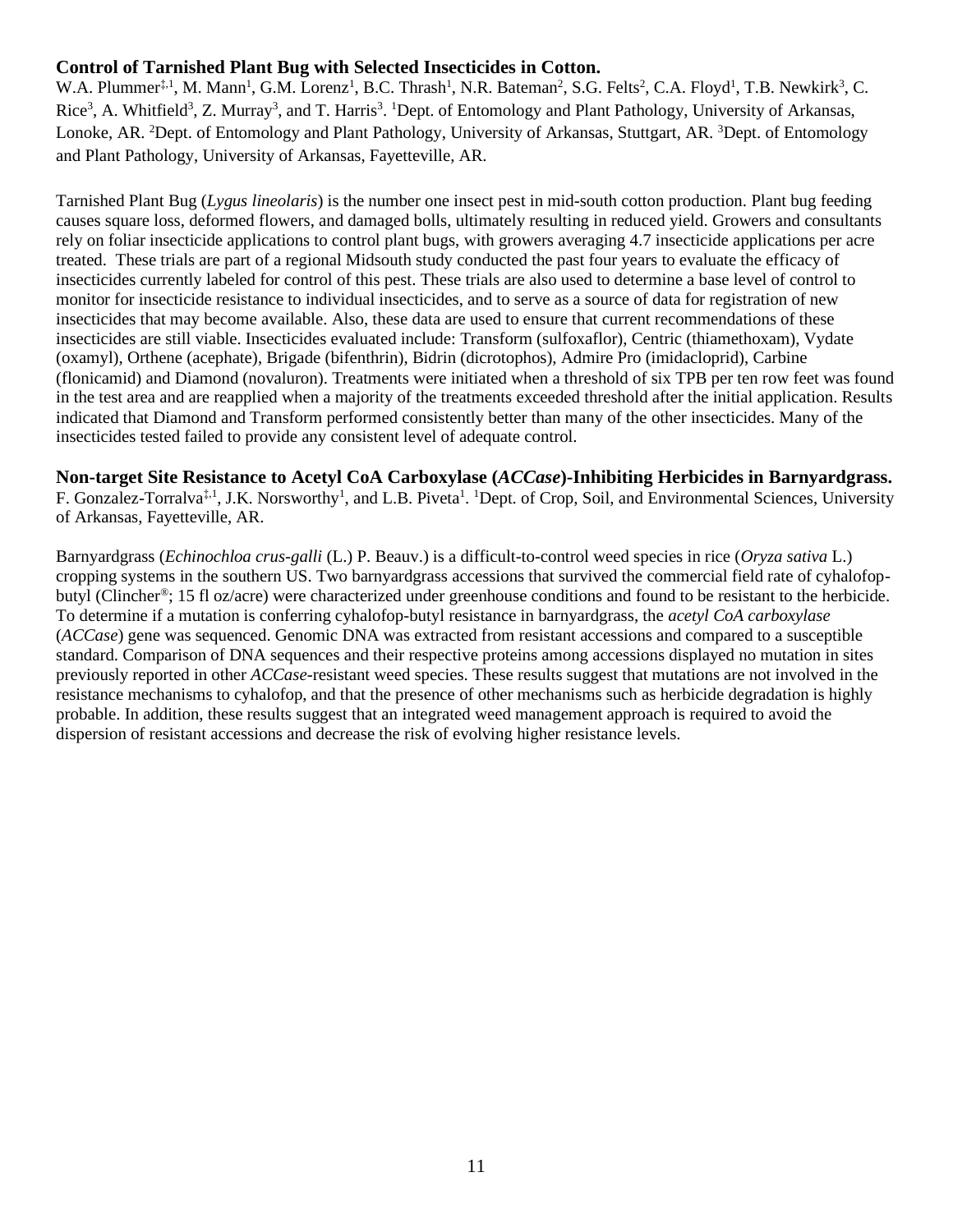#### **Comparison of Chrysogen Formulations for Control of Soybean Looper,** *Chrysodeixis includens***, in Arkansas Soybean Production.**

C. Rice<sup>\*,1</sup>, G.M. Lorenz<sup>2</sup>, B.C. Thrash<sup>2</sup>, N.R. Bateman<sup>3</sup>, M. Mann<sup>2</sup>, S.G. Felts<sup>3</sup>, W.A. Plummer<sup>2</sup>, C.A. Floyd<sup>2</sup>, T. Newkirk<sup>1</sup>, A. Whitfield<sup>1</sup>, Z. Murray<sup>1</sup>, and T. Harris<sup>1</sup>. <sup>1</sup>Dept. of Entomology and Plant Pathology, University of Arkansas, Fayetteville, AR. <sup>2</sup>Dept. of Entomology and Plant Pathology, University of Arkansas, Lonoke, AR. <sup>3</sup>Dept. of Entomology and Plant Pathology, University of Arkansas, Stuttgart, AR.

Synthetic insecticides are the most common and reliable control method for soybean looper, *Chrysodeixis includens*. As resistance to synthetic insecticides in soybean looper increases, growers are seeking new control options that are both cost-effective and efficacious. Multiple experiments were conducted in 2020 at the University of Arkansas Lonoke Research and Extension Center to evaluate the efficacy of Chrysogen formulations on  $3<sup>rd</sup>$  instar soybean loopers in a leaf dip bioassay and an additional field experiment was conducted in Tillar, AR.

The leaf dip bioassay was conducted using Chrysogen rates,  $2.5$  ( $5.5x10^{11}$  OB),  $3$  ( $6.6x10^{11}$  OB),  $3.5$  ( $7.7x10^{11}$  OB),  $4$  $(8.8x10^{11}$  OB) oz/ac. Each rate was evaluated daily for leaf area consumed and mortality. Mortality occurred between 4 and 7 DAA and exceeded 75%. At 6 and 7 DAA, all Chrysogen formulations reduced leaf area consumption when compared to UTC. The field experiment consisted of purified Chrysogen treatments (2, 4 oz/ac), Intrepid Edge (6 oz/ac), and UTC. At 7 and 10 DAA, Intrepid Edge had lower looper densities when compared to the UTC and purified Chrysogen treatments. At 14 DAA fewer larvae were observed in the purified Chrysogen treatments when compared to UTC and Intrepid Edge. No differences in leaf area index were observed between treatments at any sample date. These studies will help aid Arkansas soybean producers to determine the utility, recommended dosage, and control expectation for Chrysogen on soybean looper.

#### **Integraded Weed Management Strategies for** *Palmer Amaranth* **Control in Arkansas Cotton.**

T. Smith\*<sup>1</sup>, J.K. Norsworthy<sup>1</sup>, L.T. Barber<sup>2</sup>, R.B. Farr<sup>1</sup>, M. Houston<sup>1</sup>, and J. Fleming<sup>1</sup>. <sup>1</sup>Dept. of Crop, Soil, and Environmental Sciences, University of Arkansas, Fayetteville, AR. Dept. of Crop, Soil, and Environmental Sciences, University of Arkansas, Lonoke, AR.

Palmer amaranth has become one of the most troublesome weed species of crop production systems in Arkansas. Previous research showed that an integrated weed management approach is necessary to provide control. Crops such as cotton are extremely vulnerable since the delay in canopy closure provides an optimum environment for escapes of Palmer amaranth to develop. A field trial was initiated to evaluate the long-term weed management strategies for Palmer amaranth in cotton systems. This trial was initiated in fall of 2018 at the Lon Mann Cotton Research and Extension Center near Marianna, AR. The treatments combined dicamba- and non-dicamba-based herbicide systems with non-chemical strategies such as cover cropping (cereal rye), tillage, and zero-tolerance. The results presented here are those from 2021, three growing seasons after trial initiation. Results showed an 82% reduction in Palmer amaranth emergence from the adoption of cereal rye cover crop, averaged over all other strategies. Using a zero-tolerance approach to managing Palmer amaranth in the 2019 and 2020 growing seasons resulted in a 63% reduction in emergence of the weed in 2021, averaged over other strategies. For the main effect of tillage, which was a one-time use of a moldboard plow in fall of 2018, there was a 37% reduction in Palmer amaranth emergence in 2021, but the effect of tillage was not significant. Regarding the main effect of herbicide program, those containing the dicamba-based program had 63% less Palmer amaranth emergence, likely because of the residual activity of dicamba in these treatments. The lack of interaction between factors evaluated point to the fact that many of the strategies tested have an additive effect in suppressing Palmer amaranth emergence, which in turn should reduce selection for resistance to herbicides.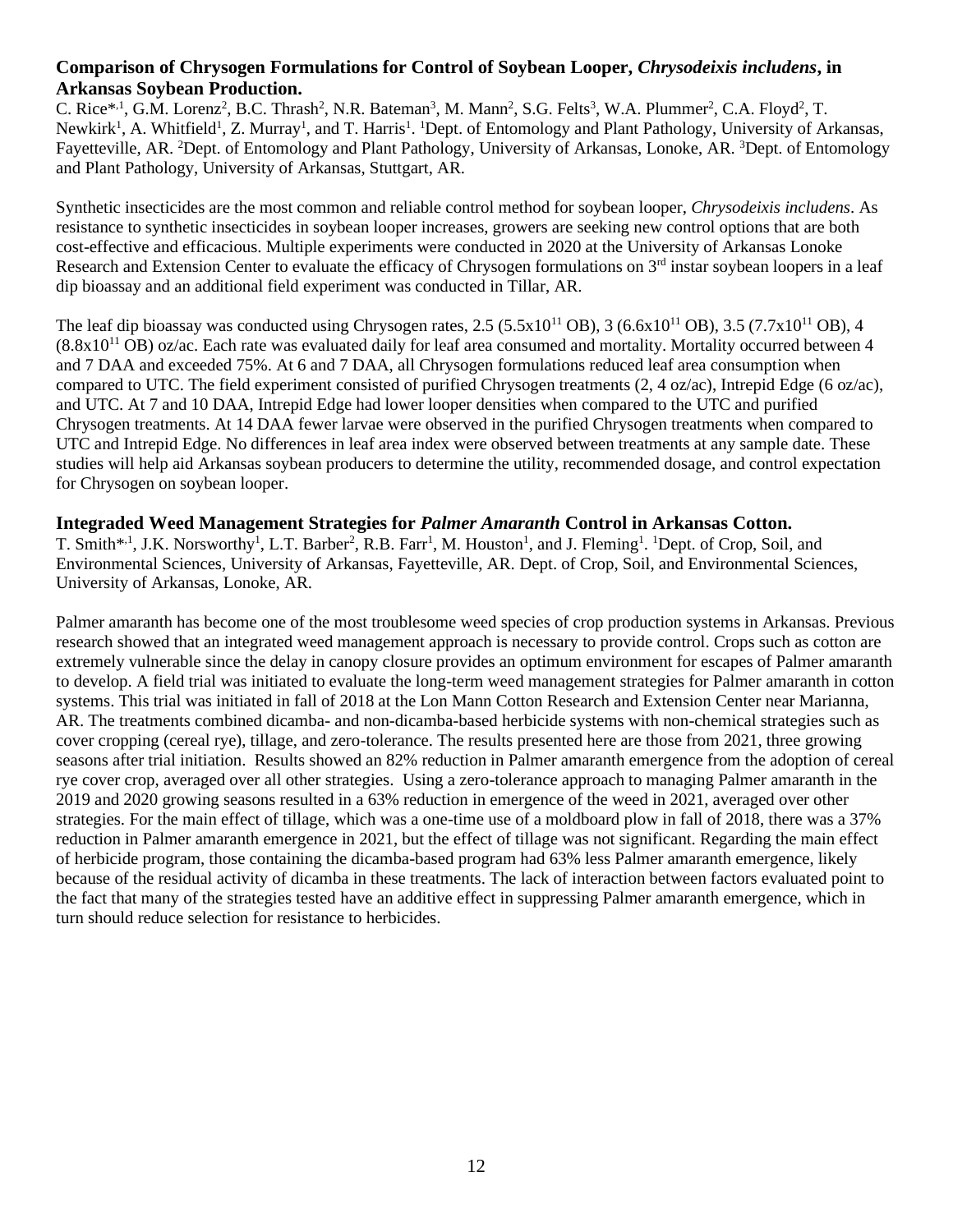#### **Monitoring Potential** *Lambda-cyhalothrin* **Resistant Rice Stink Bugs,** *Oebalus pugnax***, Populations in Arkansas.**

T. Newkirk\*<sup>,1</sup>, N.R. Bateman<sup>2</sup>, G.M. Lorenz<sup>3</sup>, B.C. Thrash<sup>3</sup>, N.K. Joshi<sup>1</sup>, S.G. Felts<sup>2</sup>, W.A. Plummer<sup>3</sup>, C.A Floyd<sup>1</sup>, C. Rice<sup>1</sup>, A. Whitfield<sup>1</sup>, Z. Murray<sup>1</sup>, and T. Harris<sup>1</sup>. <sup>1</sup>Dept. of Entomology and Plant Pathology, University of Arkansas, Fayetteville, AR. <sup>2</sup>Dept of Entomology and Plant Pathology, University of Arkansas, Stuttgart, AR. <sup>3</sup>Dept. of Entomology and Plant Pathology, University of Arkansas, Lonoke, AR.

Rice stink bug (RSB) (*Oebalus pugnax*) is a major pest of rice, feeding on the developing grain. Few insecticides are available to rice producers for RSB management, and those labeled lack residual control. Lambda-cyhalothrin (Lambda) is the most common insecticide used to manage RSB, providing good control at low cost. Over 90% of rice acreage treated for RSB will be Lambda. Other options, such as Tenchu (Dinotefuran), are effective for control but at a much higher cost. The high level of usage of one product, and control issues in Louisiana and Texas, raises concern for resistance of RSB with Lambda. New options for RSB need to be evaluated if resistance to Lambda is documented. Efficacy field trials were conducted in 2019, 2020, and 2021 to compare labeled insecticides for efficacy and residual control of rice stink bug. Sweep net samples were taken pre-application, and every 2-3 days post-application for two weeks to monitor RSB. Additionally, assays were conducted on multiple RSB populations in 2019, 2020, and 2021 from fields where RSB were found soon after an application of Lambda. After adults were collected, Lambda was applied to petri dishes at five different rates with an untreated for comparison with 10 replications. Dishes were allowed to dry then five RSB were placed in each dish. Mortality was assessed at 8 and 24 hours after infestation. The 8-hour mortality ratings averaged 70%, with the 24-hour averaging 82% mortality.

#### **Effects of Water Quality on Insecticide Performance for the Control of Tarnished Plant Bug,** *Lygus lineolaris***, in Cotton and Corn Earworm,** *Helicoverpa zea***, in Soybeans.**

T. Harris\*<sup>,1</sup>, G.M. Lorenz<sup>2</sup>, B.C. Thrash<sup>2</sup>, N.R. Bateman<sup>3</sup>, M. Mann<sup>2</sup>, W.A. Plummer<sup>2</sup>, C.A. Floyd<sup>2</sup>, C. Rice<sup>1</sup>, S.G. Felts<sup>3</sup>, T. Newkirk<sup>1,</sup> A. Whitfield<sup>1</sup>, and Z. Murray<sup>1</sup>. <sup>1</sup>Dept. of Entomology and Plant Pathology, University of Arkansas, Fayetteville, AR. <sup>2</sup>Dept. of Entomology and Plant Pathology, University of Arkansas, Lonoke, AR. <sup>3</sup>Dept. of Entomology and Plant Pathology, University of Arkansas, Stuttgart, AR.

Insecticide efficacy often varies from location to location and year to year. Many factors can influence an insecticides' efficacy, but an often-overlooked factor is the quality of water in an insecticide solution. Multiple experiments were conducted to evaluate the impact of water on insecticide efficacy. In the first experiment, Transform 1.5 oz/a, Orthene 0.75 lb/a, Bidrin 8 oz/a, and Centric 2 oz/a, were each mixed in three waters with hardness's of 10.9, 178, and 430 ppm, then applied to cotton for control tarnished plant bugs. In Transform the very hard water had better control than the hard water but approximately the same as soft water. In Centric the hard water had better control than the soft water. Increasing water hardness had no impact the efficacy of Acephate and Bidrin. In the second experiment, leaf dip assays were conducted with Vantacor on corn earworm using soybean leaves. Serial dilutions were used to achieve a concentration of 0.06ng/ml of chlorantraniliprole in 4 waters with hardness's of 10.9, 20, 178, and 430ppm. Larvae were place on leaves after drying and larval mortality was rated at 24 hours and 48 hours. At 48 hours there was 50% mortality in the 10.9 and 20ppm water, 40% mortality in the 178ppm water, and 30% in the 430ppm water.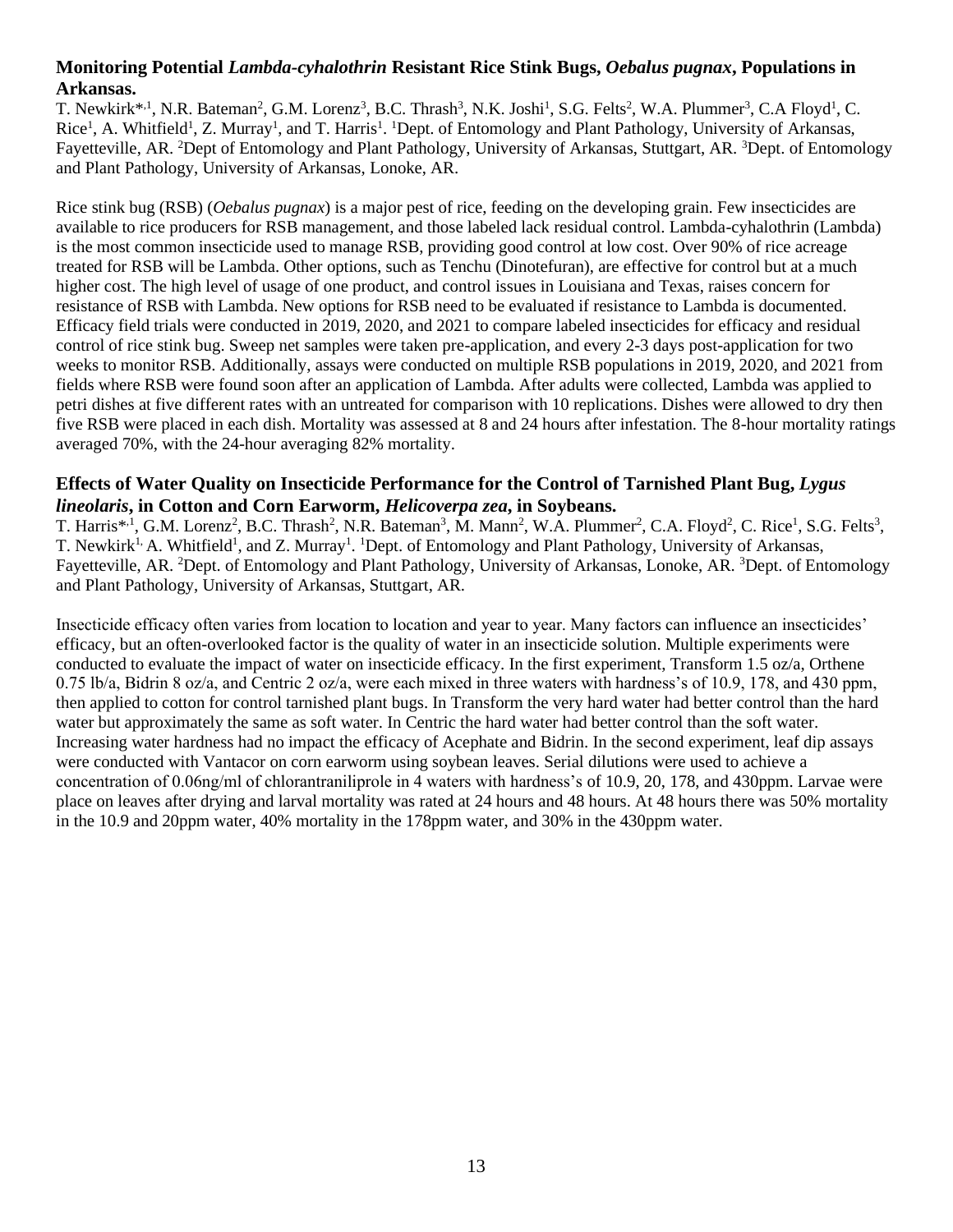#### **Coating Loyant on Urea: A Novel Approach to Reduce Herbicide Off-Target Movement.**

B.L. Cotter<sup>\*, 1</sup>, J.K. Norsworthy<sup>1</sup>, M.C. Castner<sup>1</sup>, and L.B. Piveta<sup>1</sup>. <sup>1</sup>Dept. of Crop, Soil, and Environmental Sciences, University of Arkansas, Fayetteville, AR.

Following commercial launch of Loyant<sup>TM</sup> (florpyrauxifen-benzyl) in 2018, frequent off-target movement of the herbicide to adjacent soybean (*Glycine max* (L.) Merr.) fields was observed. Hence, a field experiment was conducted in 2020 and 2021, in Fayetteville, AR, to evaluate the sensitivity of soybean to low-dose rates (0 to 3 fl oz  $A^{-1}$ ) of Loyant as a foliar spray and coated on urea. Applications occurred at V3 stage of soybean. Soybean response to applications of Loyant in a wide-row (36 inch) soybean system was evaluated at 7, 14, 21, and 28 days after application. Maximum soybean injury observed when Loyant at 3 fl oz  $A^{-1}$  was coated on urea was 25% in 2020 and 30% in 2021. However, both years, the maximum amount of soybean injury observed from a 3 fl oz  $A^{-1}$  foliar spray application of Loyant was 100% (plant death). At all timings, equivalent rates of Loyant coated on urea caused less injury than that of foliar spray applications. No deleterious effect on yield was observed in 2020 from any Loyant coated on urea treatment when compared to the nontreated, but all foliar spray treatments caused a negative effect on soybean yield. Overall, by coating Loyant on urea, soybean injury was reduced 50 to 91 percentage points in 2020 and 55 to 96 percentage points in 2021, across all rating intervals, when compared to foliar spray applications. Coating Loyant on urea and applying it to rice will likely mitigate the risk for injury to nearby soybean that was observed following aerial spray applications of the herbicide.

#### **Evaluation of Warrant for Weedy Rice and Barnyardgrass Control.**

S.C. Noe<sup>\*,1</sup>, J.K. Norsworthy<sup>1</sup>, T.H. Avent<sup>1</sup>, M.M. Houston<sup>1</sup>, and T.R. Butts<sup>1</sup>. <sup>1</sup>Dept. of Crop, Soil, and Environmental Sciences, University of Arkansas, Fayetteville, AR.

Weed control in rice has become more complicated as problematic weeds such as barnyardgrass [*Echinochloa crusgalli* (L.) Beauv.] and weedy rice (*Orzya sativa* L.) have developed resistance to commonly used herbicides. Acetochlor has shown effective control of barnyardgrass and weedy rice. Microencapsulated acetochlor (Warrant) is a residual chloroacetamide herbicide that is labeled in corn, cotton, and soybean within the United States. Fenclorim is a herbicide safener that was first utilized in water-seeded rice with pretilachlor (another chloroacetamide) in Asia and was shown to reduce herbicide injury caused by pretilachlor. The effectiveness of acetochlor with and without fenclorim applied as a seed treatment must be evaluated its effectiveness in controlling barnyardgrass and weedy rice and mitigation of rice injury with the fenclorim seed treatment. This experiment was a three-factor randomized complete block design initiated in the Spring of 2021 to observe rice injury when used with or without fenclorim (0 and 2.5 lb ai/1000 lb seed) and control of both barnyardgrass and weedy rice based on application timing (preemergence, delayed-preemergence, spiking, and 1 leaf) and herbicide rate (1.5, 3, and 4.5 pints A-1 of Warrant). Data were collected at three intervals after each application  $(+)$  3 days) at 14, 21, and 28 days with emphasis placed on 21 days after application. As the application timing was delayed from preemergent to delayed-preemergence, herbicide injury was reduced when combined with fenclorim seed treatment. Furthermore, as application timing was delayed weed control was also reduced. Although rice injury was reduced when fenclorim was used as a seed treatment, fenclorim did not have an impact on control of barnyardgrass or weedy rice. From this experiment, a delayed-preemergence application timing with acetochlor at 3 pints  $A^{-1}$  and a fenclorim seed treatment provided > 90% barnyardgrass control and 62% weedy rice control with only 18% injury to rice.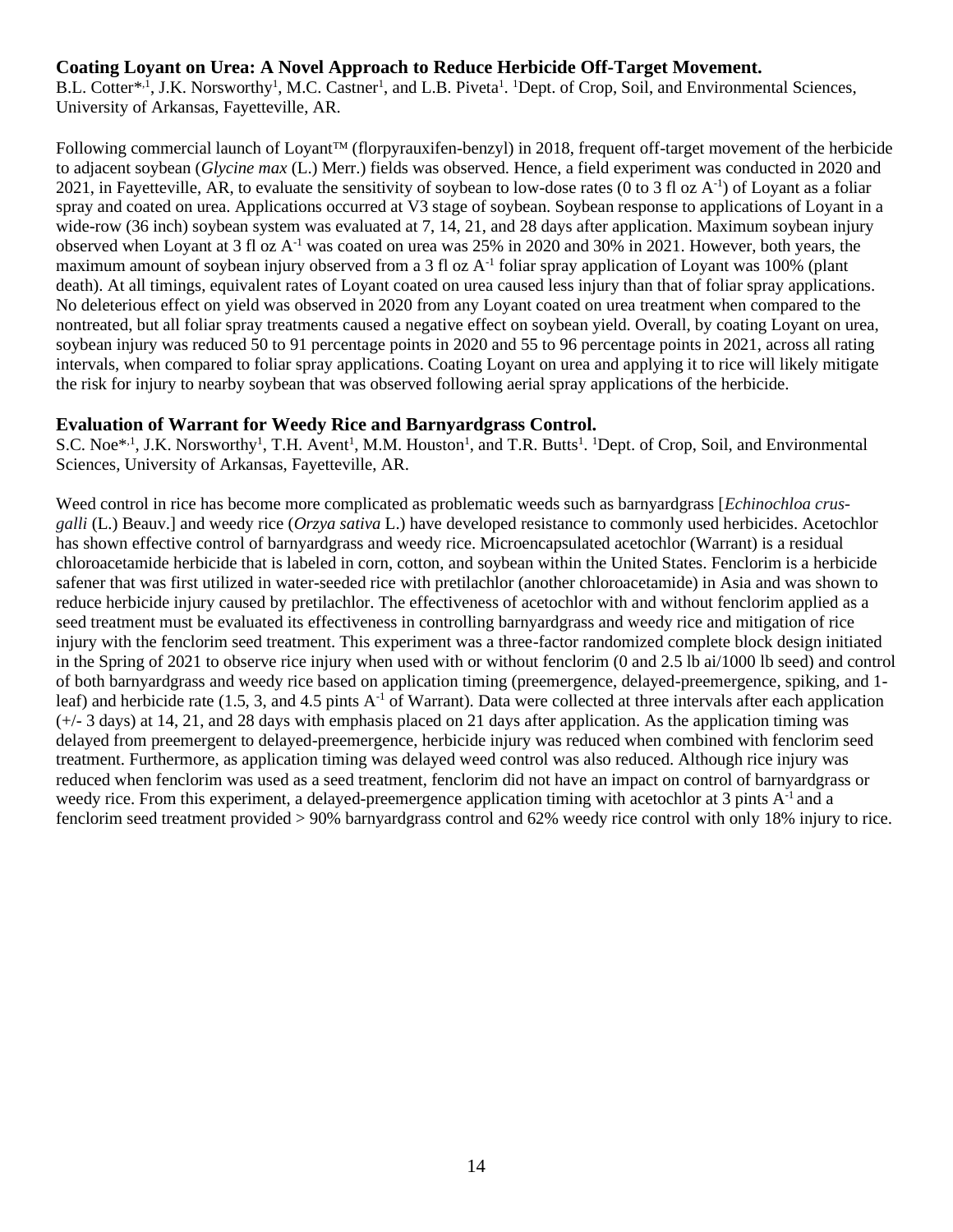#### **Determining Cover Crops Base and Optimum Growth Temperatures.**

M.V. Pessotto<sup>\*,1</sup>, T.L. Roberts<sup>1</sup>, C.C. Ortel<sup>1</sup>, C.A. Followell<sup>1</sup>, and K.A. Hoegenauer<sup>1</sup>. <sup>1</sup>Dept. of Crop, Soil, and Environmental Sciences, University of Arkansas, Fayetteville, AR.

Thermal units or growing degree days (GDD) are well-known parameters to predict plant growth. The basic equation for prediction is that the heat unit accumulation equals the average daily temperature minus the species base temperature. More expanded versions of this calculation will add optimum and maximum temperatures to the equation that are specific to individual plant species. Cardinal temperatures are defined for most cash crops but not for all cover crops species. The objective of this study is to determine the cardinal temperature of eight cover crop species, Austrian winter pea (*Pisum sativum*), balansa clover (*Trifolium michelianum),* barley (*Hordeum vulgare*), black-seeded oats (*Avena sativa*), common vetch (*Vicia sativa* var. Cahaba), cereal rye (*Secale cereal*), crimson clover (*Trifolium incarnatum*), and hairy vetch (*Vicia villosa*), using a growth chamber experiment. Seven different temperature regimes from 39.2 to 93.2 degrees Fahrenheit were implemented, and the number of leaves was counted every other day from day 0 to 21. As a result, the data was regressed to estimate the base and the optimum temperature for all species. The maximum temperature for each species could not be estimated since most species continued growing at the highest temperature, and the growth chamber used does not support temperatures higher than 104°F. Therefore, the estimated base and optimum temperature for each species were, respectively, 32.9 and 81.9 °F for Austrian winter pea, 40.8 and 76.6 °F for balansa clover, 31.3 and 70.5 °F for barley, 36.7 and 69.4 °F for black-seeded oat, 25.9 and 76.3 °F for cereal rye, 36 and 73.4 °F for common vetch, 40.6 and 76.5 °C for crimson clover, and 38.4 and 80 °F for hairy vetch. The identification of cardinal temperatures for these cover crop species will allow plant growth and biomass prediction models to aid in cover crop termination decision aid tools.

#### **Effects of Soil Moisture and Nitrogen Applications on Provisia Rice Tolerance to Quizalofop.**

N. Godara<sup>\*, 1</sup>, J.K. Norsworthy<sup>1</sup>, T.R. Butts<sup>2</sup>, T. Barber<sup>2</sup>, and T.L. Roberts<sup>1</sup>. <sup>1</sup>Dept. of Crop, Soil, and Environmental Sciences, University of Arkansas, Fayetteville, AR. <sup>2</sup>Dept. of Crop, Soil, and Environmental Sciences, University of Arkansas, Lonoke, AR.

Quizalofop-resistant rice technology is a non-transgenic herbicide-resistant technology that allows for postemergence applications of quizalofop, an ACCase-inhibiting herbicide. Previous research reported that temperature, light intensity, and moisture availability had influenced the response of grass species to aryloxyphenoxypropionate herbicides and also observed that quizalofop caused significant injury to quizalofop-resistant cultivars. The objective of this research was to investigate the influence of early season soil moisture or nitrogen applications on tolerance of quizalofop-resistant cultivars to sequential quizalofop application. Experiments were conducted at Stuttgart and Colt, AR in 2021 and implemented as a three-factor, randomized complete block design with the factors including cultivar (RTV7231 and PVL02), sequential quizalofop rate (none, 1x, and 2x) applied at 2-leaf and 5-leaf rice stage, and soil moisture/nitrogen availability at 2-leaf quizalofop application (none, flush, ammonium sulfate followed by flush). At 21 days after the 5-leaf stage quizalofop application, results from both experiments showed that there were no significant differences in injury from initial quizalofop application followed by flush and followed by flush with ammonium sulfate on both cultivars at any quizalofop rate. In addition, no differences in relative groundcover was observed at 21 days after 5-leaf application at Stuttgart, AR regardless of quizalofop rate. In conclusion, growers can expect to see injury from sequential applications of quizalofop, but quizalofop-resistant cultivars recovered subsequently and no reduction in yield potential and no heading delay was observed at both locations.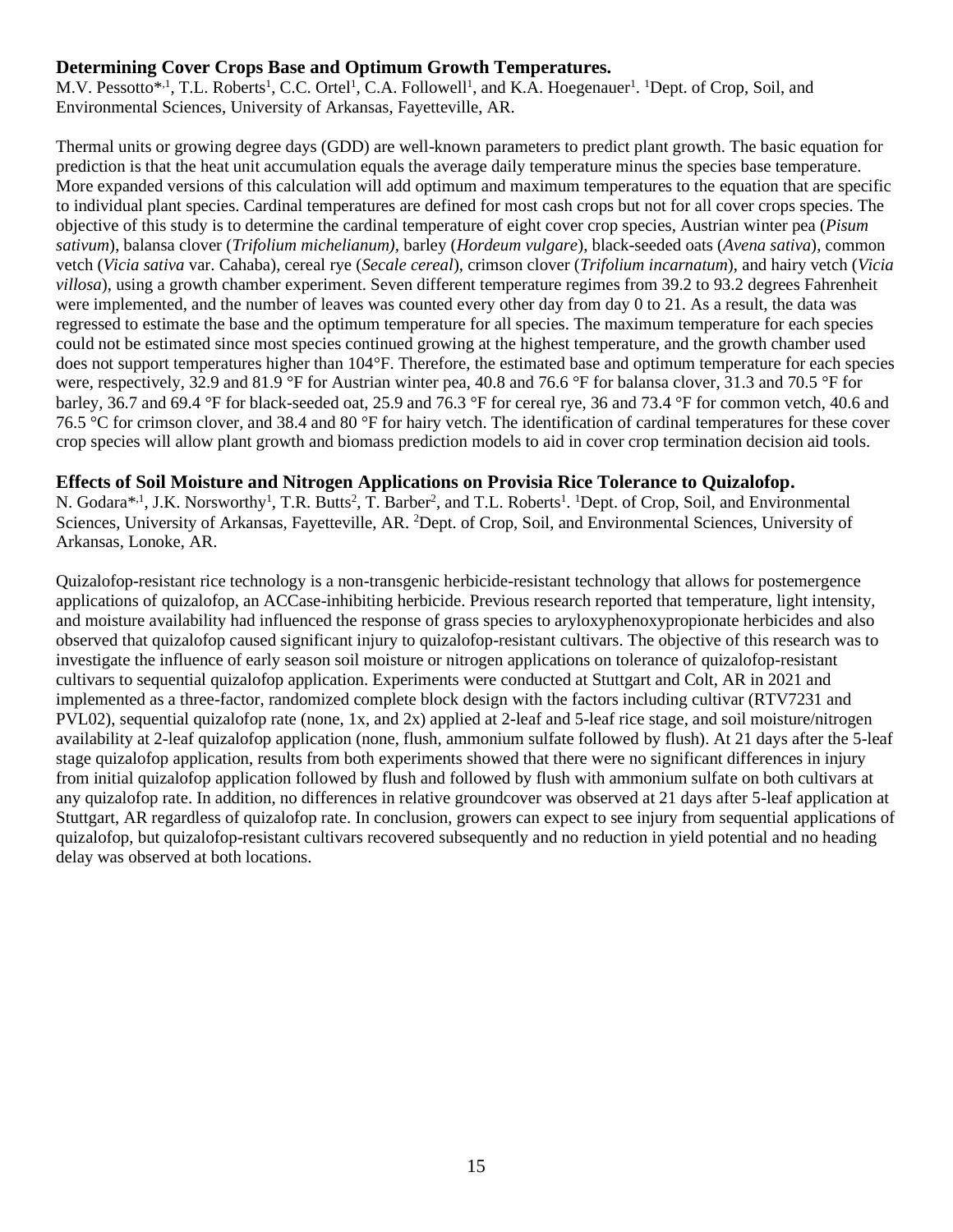#### **Developing a Detached Leaf Assay for Screening Soybean Cultivars for Targe Spot Resistance.**

R.K. Wolf<sup>\*,1</sup>, and J. Rupe<sup>1</sup>. <sup>1</sup>Dept. of Entomology and Plant Pathology, University of Arkansas, Fayetteville, AR.

Historically, Target spot, caused by Corynespora cassiicola, was a minor fungal disease of soybean in Arkansas and the Southeast United States. However, the incidence and severity of Target Spot has increased in the last decade and was one of the most severe foliar diseases in Arkansas during 2016. Field screening for Target spot is difficult because the disease is dependent on the environment and so symptom development is highly variable between years.

To screen soybean breeding lines for resistance to Target Spot and possibly predict their performance in the field, a greenhouse inoculation of seedlings was attempted: soybean seedlings grown in the greenhouse were sprayed with a conidial suspension until runoff and then placed in a dew chamber for three days; symptoms were limited to small necrotic spots on the leaves, petioles, and stem that did not continue to progress into typical target spot symptoms.

Another approach was to inoculate detached leaves in the laboratory. Detached unifoliate leaves from greenhouse grown seedlings of the highly susceptible Credenz cultivar 'CZ4748' and the moderately susceptible cultivar 'Hutcheson' were collected and placed moist filter paper in petri dishes, two leaves per plate. An isolate of C. cassicola, Cory 20-03 collected from soybean in Arkansas during 2020 was grown on V-8 juice agar at room temperature and light for 7-10 days. Each plate was flooded with 10 ml of water, the colony scraped with a sterile rubber spatula and the resulting suspension poured through three layers of cheesecloth. The inoculum suspension was adjusted to 10^4conidia/ml. Each leaflet was wounded with a sterile at three locations and a 10-microliter drop was placed on each wound, and the plates were wrapped in plastic and placed under LED lights on a 12-hour cycle at room temperature. Symptoms began to develop in 3 days and continued to progress for up to three weeks developing into typical target spot symptoms. Digital images of each leaf were taken and used to determine percent leaf area affected using the mobile phone app BioLeaf (Upvision). Lesion development was greater in CZ4748 than in Hutcheson. Later studies found that symptom development was more consistent using inoculum concentrations of 10^5conidia/ml than 10^4conidia/ml.

This method was used to screen 39 soybean lines from a 2019 Cercospora Leaf Blight study. The cultivars were divided into four groups. Each group included CZ4748 and Hutcheson. Six unifoliates of each cultivar were inoculated. Two additional uninoculated leaflets were included. Leaf area affected was determined 7,10,14,17, and 21 days post inoculation as described and the area under the disease progress curve (AUDPC) determined. AUDPC's were compared using the Proc GLIMMIX (SAS 9.4). Each group of cultivars was tested twice.

The amount of disease varied between tests, however CZ4748 had consistently more disease than Hutcheson and there were significant differences between soybean lines in all tests. Fifteen lines had significantly less disease than Hutcheson in at least one test, four lines in both tests. This detached leaf assay promises to be an effective method to evaluate cultivar resistance.

#### **Efficacy of Selected Insecticides for Control of Sugarcane Aphid in Sorghum.**

G. Marris<sup>†,</sup>, G.M. Lorenz<sup>2</sup>, B.C. Thrash<sup>2</sup>, N.R. Bateman<sup>3</sup>, W.A. Plummer<sup>2</sup>, M. Mann<sup>2</sup>, S.G. Felts<sup>3</sup>, C.A. Floyd<sup>2</sup>, T.B. Newkirk<sup>1</sup>, C. Rice<sup>1</sup>, A. Whitfield<sup>1</sup>, Z. Murray<sup>1</sup>, and T. Harris<sup>1</sup>. <sup>1</sup>Dept. of Entomology and Plant Pathology, University of Arkansas, Fayetteville, AR. <sup>2</sup>Dept. of Entomology and Plant Pathology, University of Arkansas, Lonoke, AR. <sup>3</sup>Dept of Entomology and Plant Pathology, University of Arkansas, Stuttgart, AR.

Sugarcane aphid (SCA) is one of the most damaging insect pests of sorghum in the southern U.S. It is not uncommon for SCA to cause 100% yield loss in fields if not controlled. Although many sorghum cultivars exhibit tolerance or resistance, supplemental insecticide applications are still commonly required to keep aphid numbers below threshold. The objective of this study was to evaluate multiple insecticides both in-furrow and foliar applications for control of SCA. Insecticides included Sivanto in-furrow (4, 6, 8 oz/a), and foliar (5, 8 oz/a) and a foliar application of Transform (2.75 oz/a). In each plot the number of aphids on 10 upper and 10 lower leaves was recorded along with a honeydew rating. All tested rates of Sivanto in-furrow provided season long reduction of SCA compared to the untreated check (UTC). Both the foliar rates of Sivanto and Transform reduced SCA densities compared to the UTC. All treatments reduced honeydew presence and averaged 55% greater yield than the UTC.